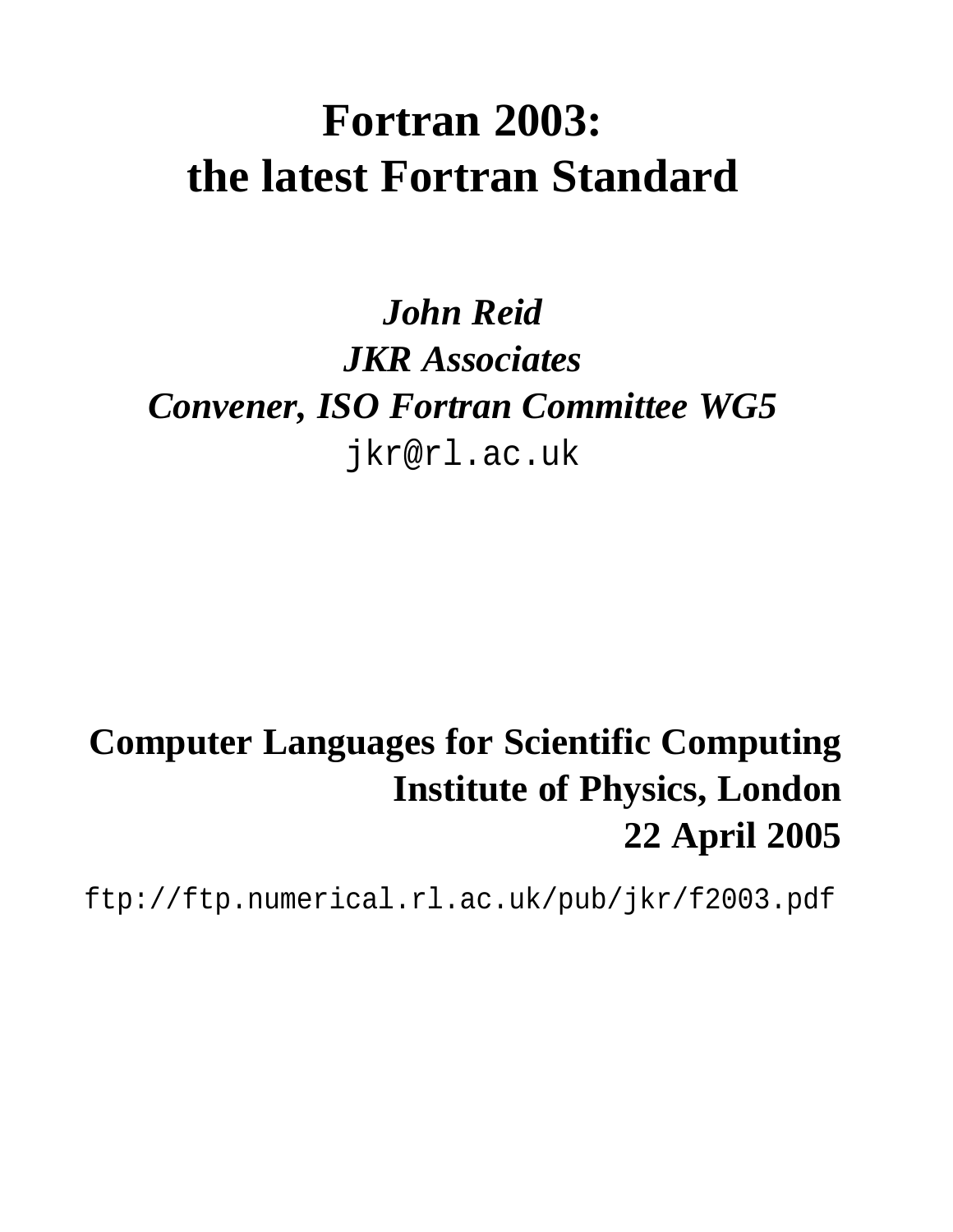### **The new Standard**

The new Standard was published in November 2004.

Content was decided by WG5 (ISO) in 1997; considered all the requirements of users, expressed via national bodies.

Draft is available via the web as N1601 in

```
ftp://ftp.nag.co.uk/sc22wg5/
```
and I have written a summary as N1579.

Also, see:

*Fortran 95/2003 explained,* Metcalf, Reid and Cohen, OUP, 2004.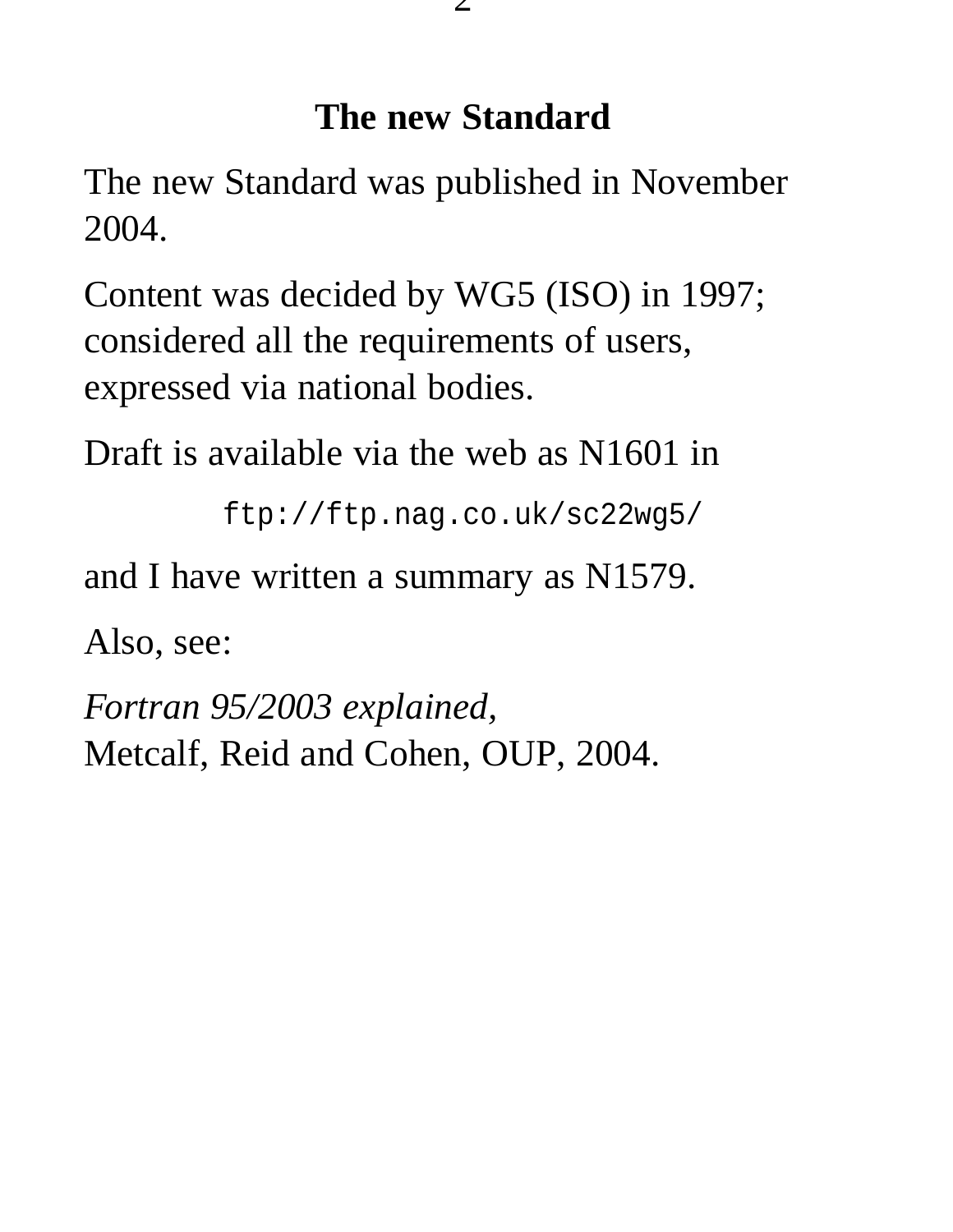### **Summary of Fortran 2003**

Fortran 2003 is an upward-compatible extension of Fortran 95 with these new features:

- Exception handling (TR)
- Allocatable components and dummy arguments (TR)
- Interoperability with C
- Object-orientation: procedure pointers and structure components, structure finalization, type extension and inheritance, polymorphism
- Many minor enhancements

## **Important extension**

• Enhanced module facilities (TR)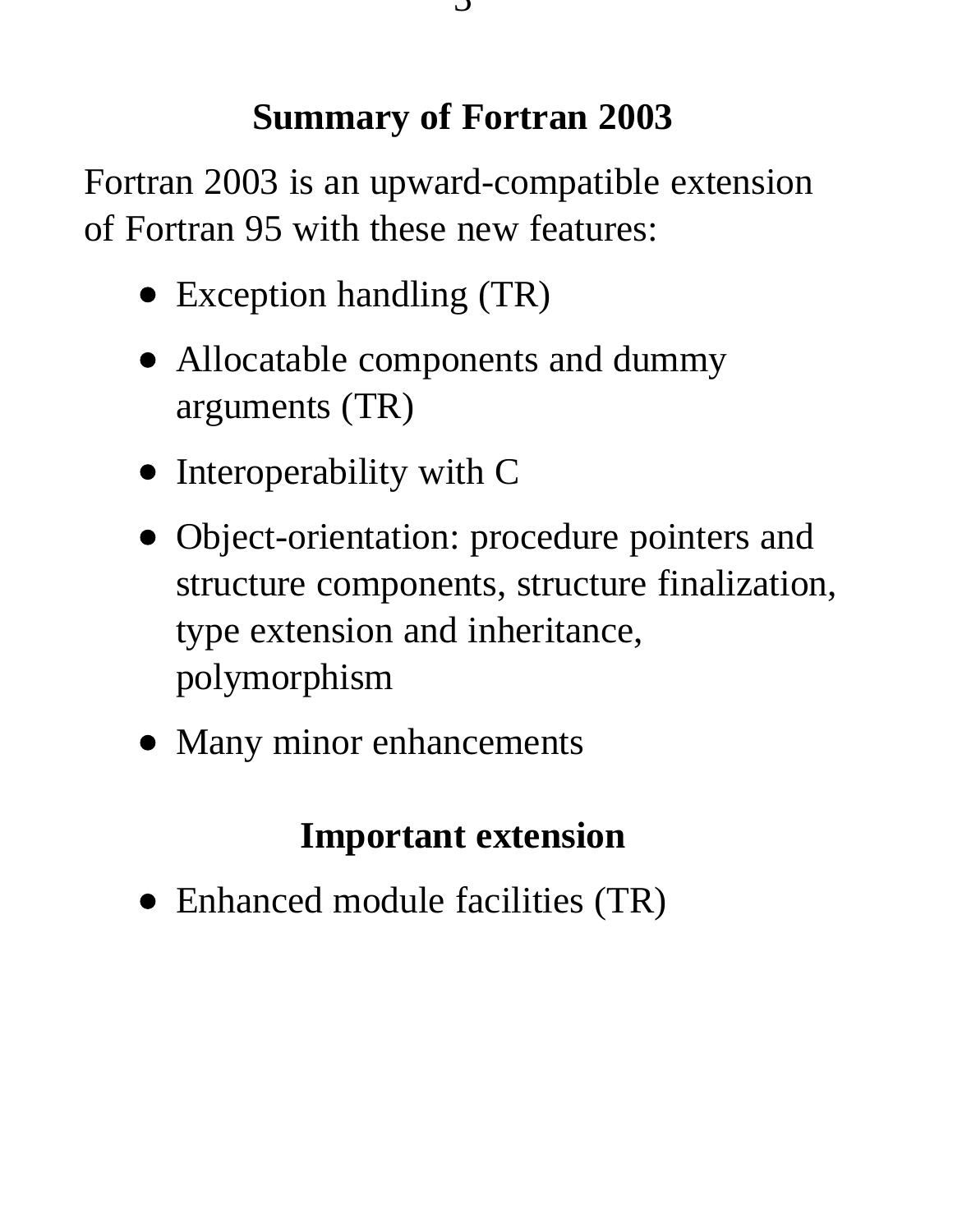## **1 Exceptions (TR)**

# **1.1 Requirements for handling exceptions**

- Access IEEE conditions on IEEE hardware
- Support other aspects of IEEE
- Recognize partial support and provide enquiries
- Provide control on the degree of support
- Allow partial support on non-IEEE hardware

We found that it was impossible to do all this with a procedure library or a non-intrinsic module.

With an intrinsic module, we can make the USE statement control the compiler's action.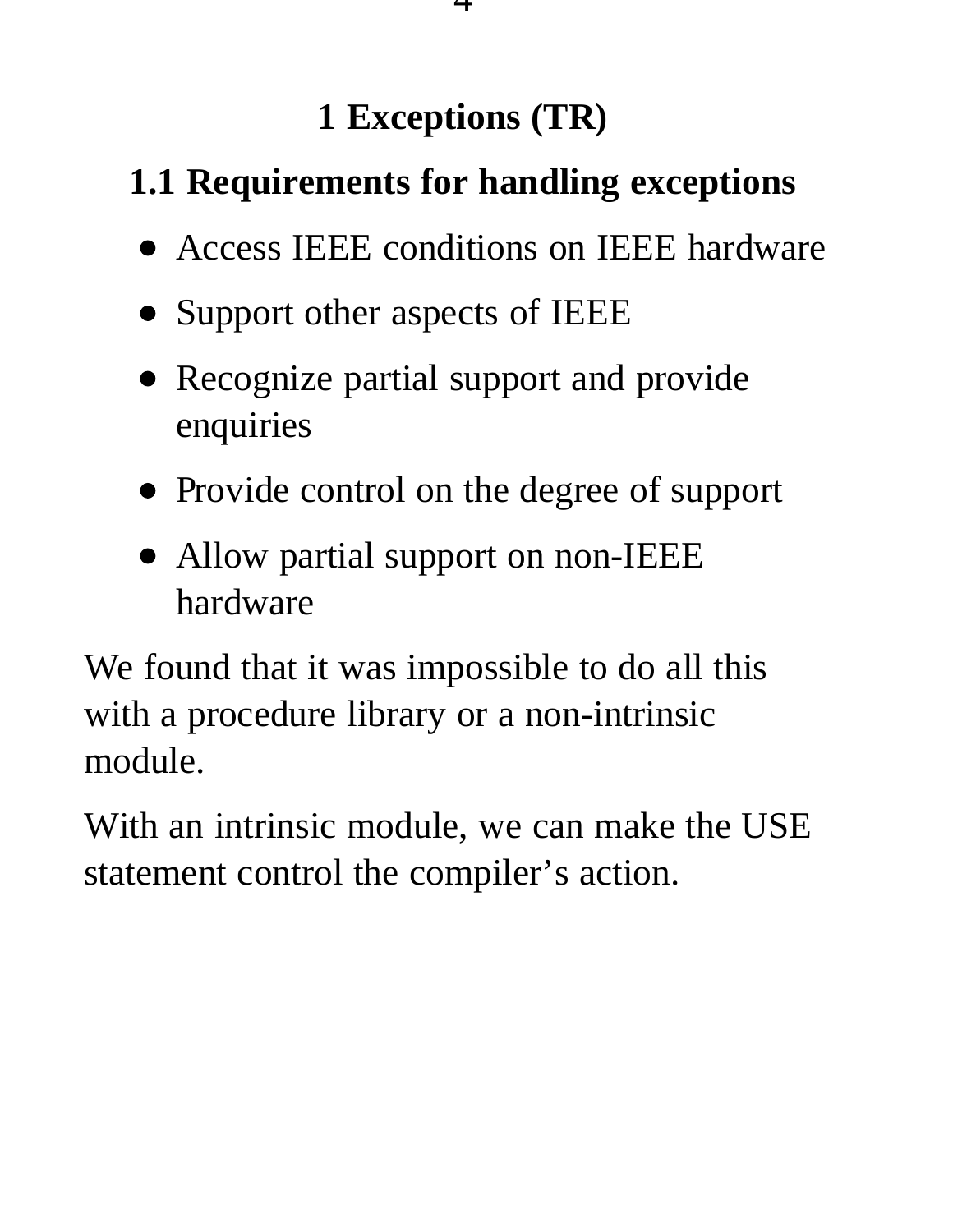## **1.2 Intrinsic modules**

IEEE\_EXCEPTIONS supports exceptions – at least overflow and divide-by-zero.

IEEE\_ARITHMETIC supports other IEEE features. It behaves as if it has a USE statement for IEEE\_EXCEPTIONS.

IEEE\_FEATURES provides control over the features needed.

Example:

USE, INTRINSIC :: IEEE\_EXCEPTIONS USE, INTRINSIC :: IEEE\_FEATURES, &

ONLY:IEEE\_INVALID\_FLAG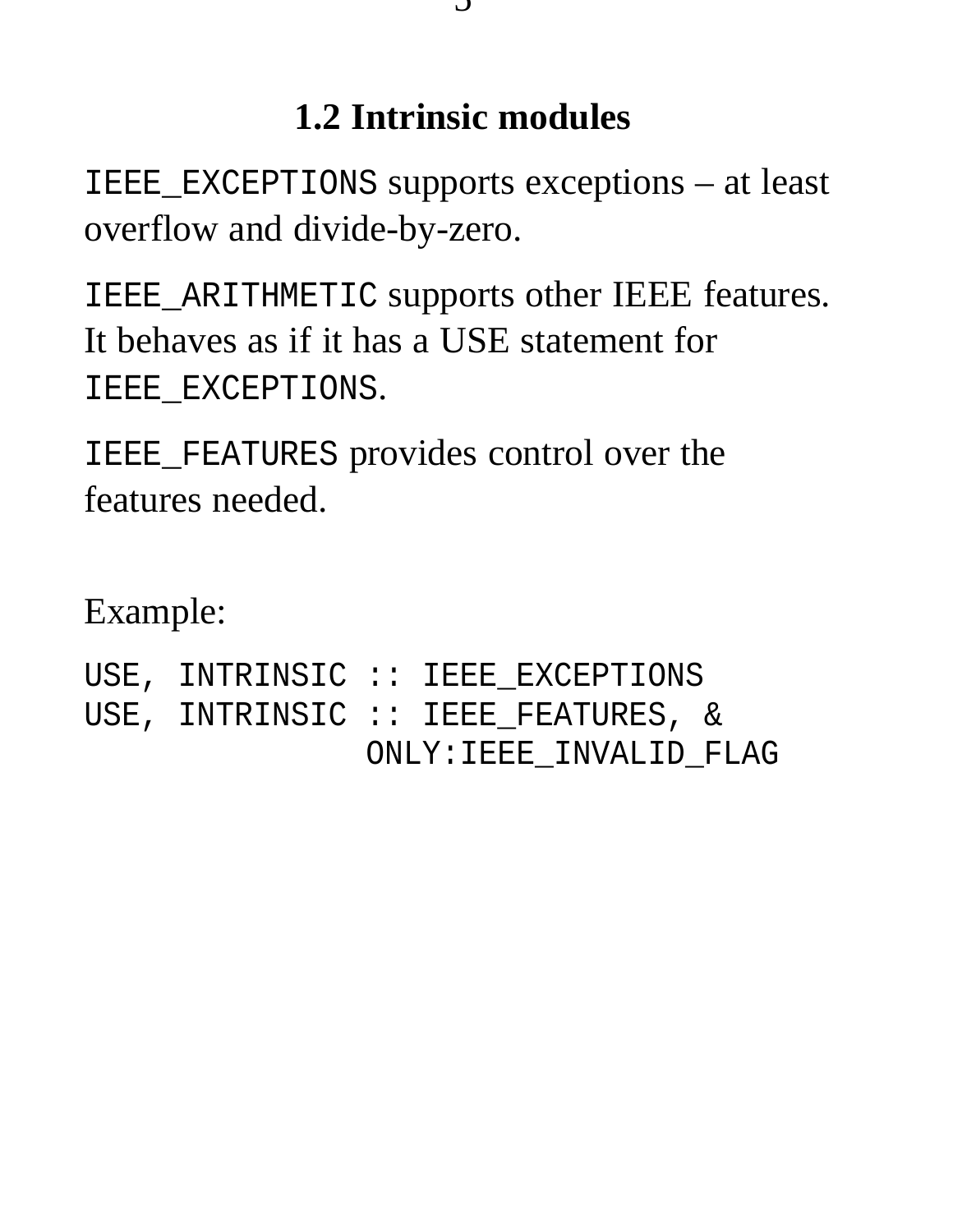## **1.3 A few of the procedures**

Inquiry:

- IEEE\_SUPPORT\_INF([X])
- IEEE\_SUPPORT\_NAN([X])

Elemental functions:

• IEEE\_IS\_NAN(X)

Elemental subroutines:

- IEEE GET FLAG(FLAG, FLAG VALUE)
- IEEE\_SET\_FLAG(FLAG,FLAG\_VALUE)

Non-elemental subroutines:

• IEEE\_GET\_ROUNDING\_MODE

(ROUND\_VALUE)

• IEEE\_SET\_ROUNDING\_MODE (ROUND\_VALUE)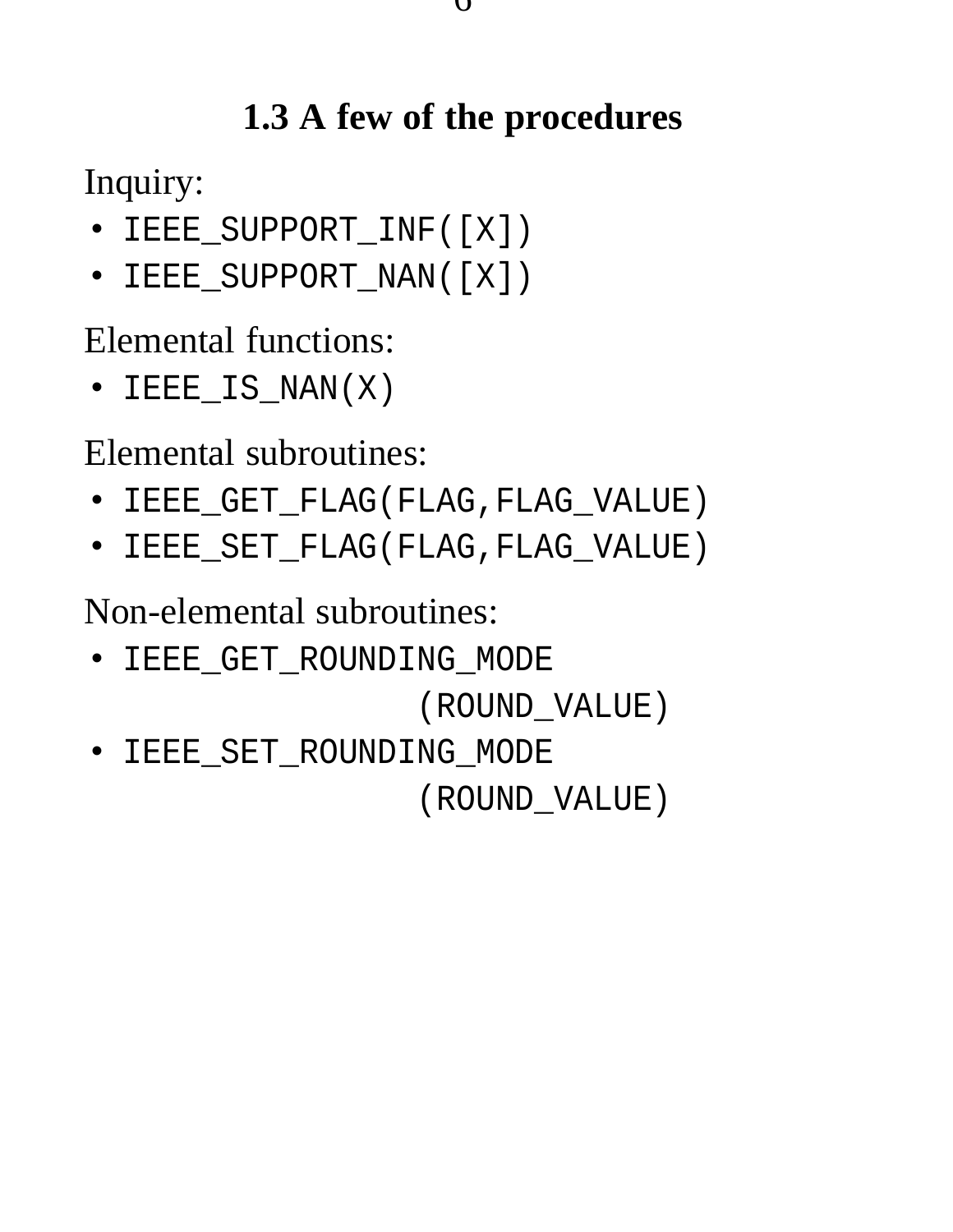## **2. Allocatable array extensions (TR)**

Just too late for inclusion in Fortran 95, we realized that allocatable arrays have significant advantages over pointer arrays:

- Efficiency: always contiguous in memory
- No memory leaks

Fortran 2003 allows

- Allocatable dummy arguments
- Allocatable function results
- Allocatable components of structures

Functionality provided in Fortran 90 by pointers.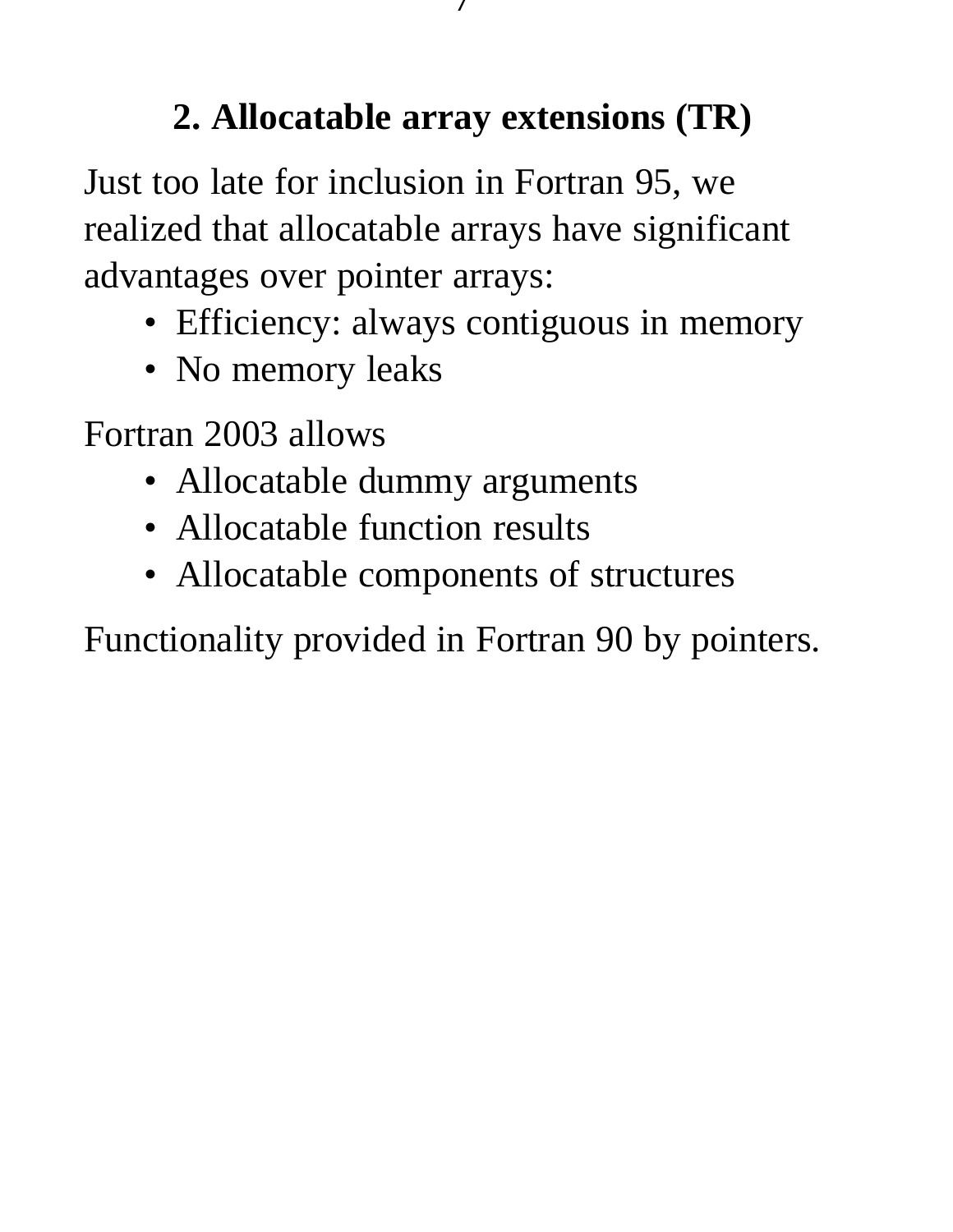## **3. Interoperating with C**

Any entity involved in interoperating with C must be such that equivalent declarations of it may be made in the two languages.

Enforced within the Fortran program by requiring all such entities to be **interoperable.**

We will explain in turn what this requires for types, variables, and procedures.

They are all requirements on the syntax so that the compiler knows at compile time whether an entity is interoperable.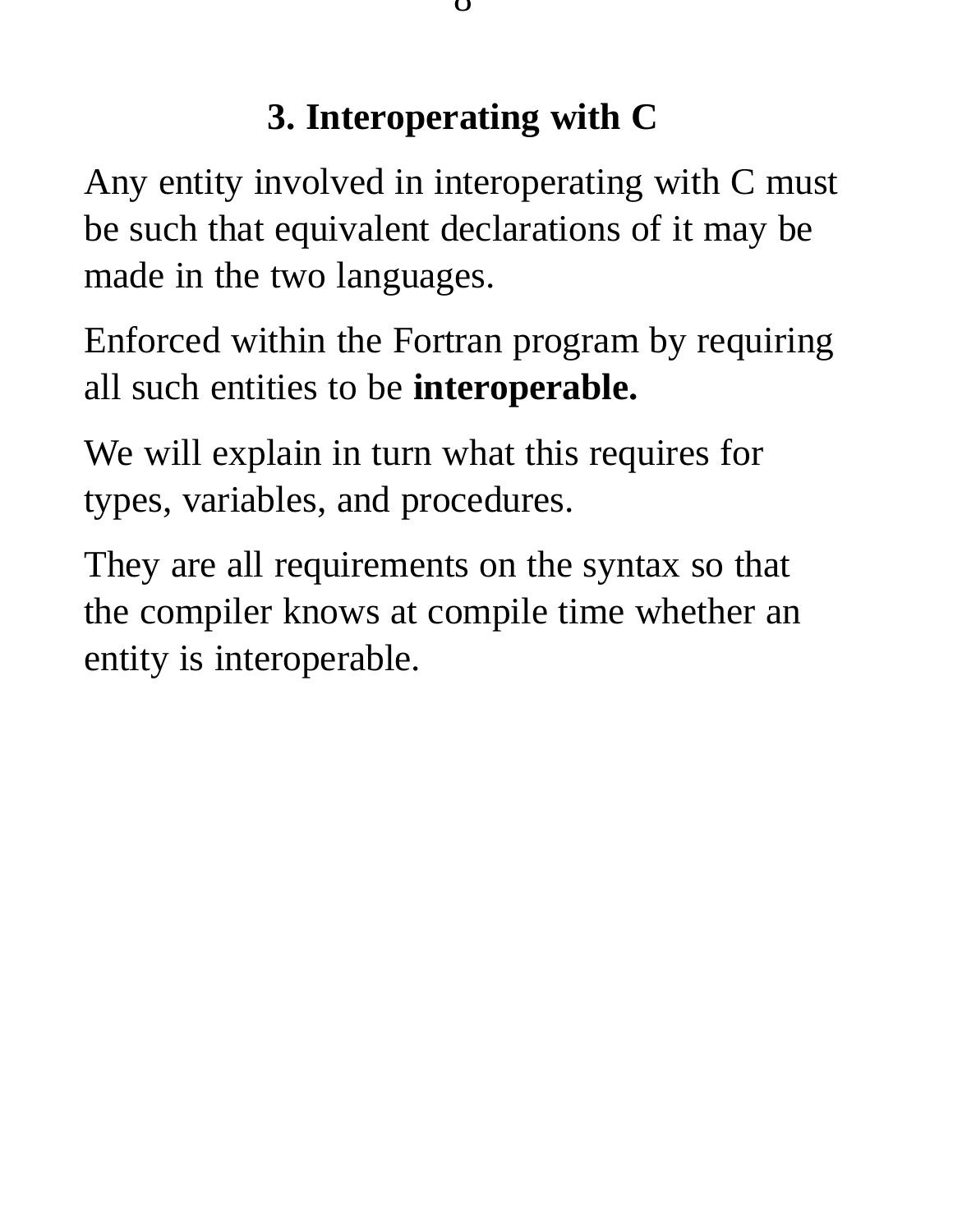## **3.1 Interoperability of intrinsic types**

Intrinsic module ISO\_C\_BINDING contains named constants holding kind type parameter values.

| For example:    |                |
|-----------------|----------------|
| C INT           | int            |
| C_SHORT         | short int      |
| C LONG          | long int       |
| C FLOAT         | float          |
| C DOUBLE        | double         |
| C LONG DOUBLE   | long double    |
| C_FLOAT_COMPLEX | float _Complex |
| C BOOL          | $\_$ Bool      |
| C CHAR          | char           |

Lack of support is indicated with a negative value.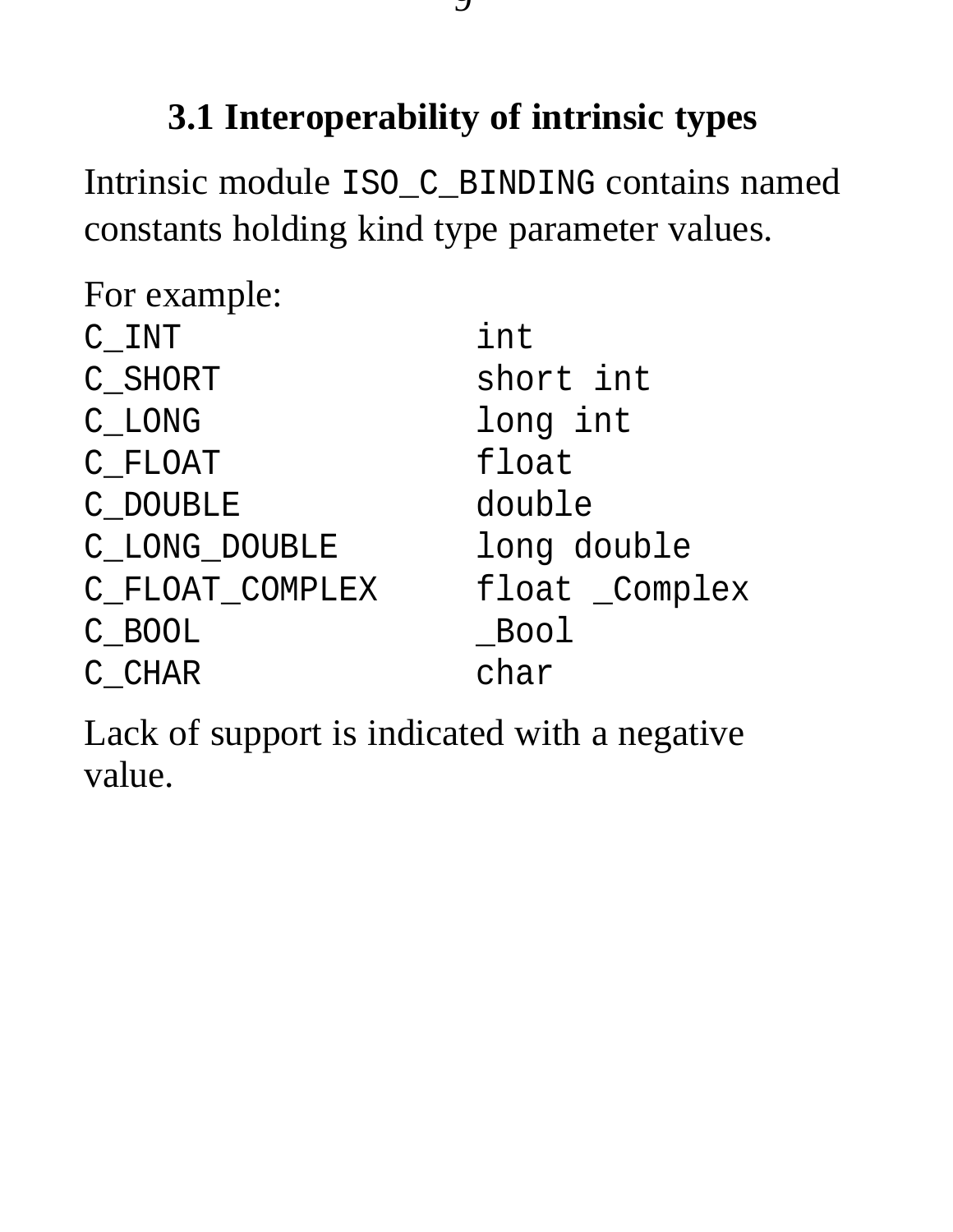### **3.2 Interoperability of derived types**

For a derived type to be interoperable, it must be given the BIND attribute explicitly:

```
TYPE, BIND(C) :: MYTYPE
 :
END TYPE MYTYPE
```
Each component must have interoperable type and type parameters, must not be a pointer, and must not be allocatable. This allows Fortran and C types to correspond.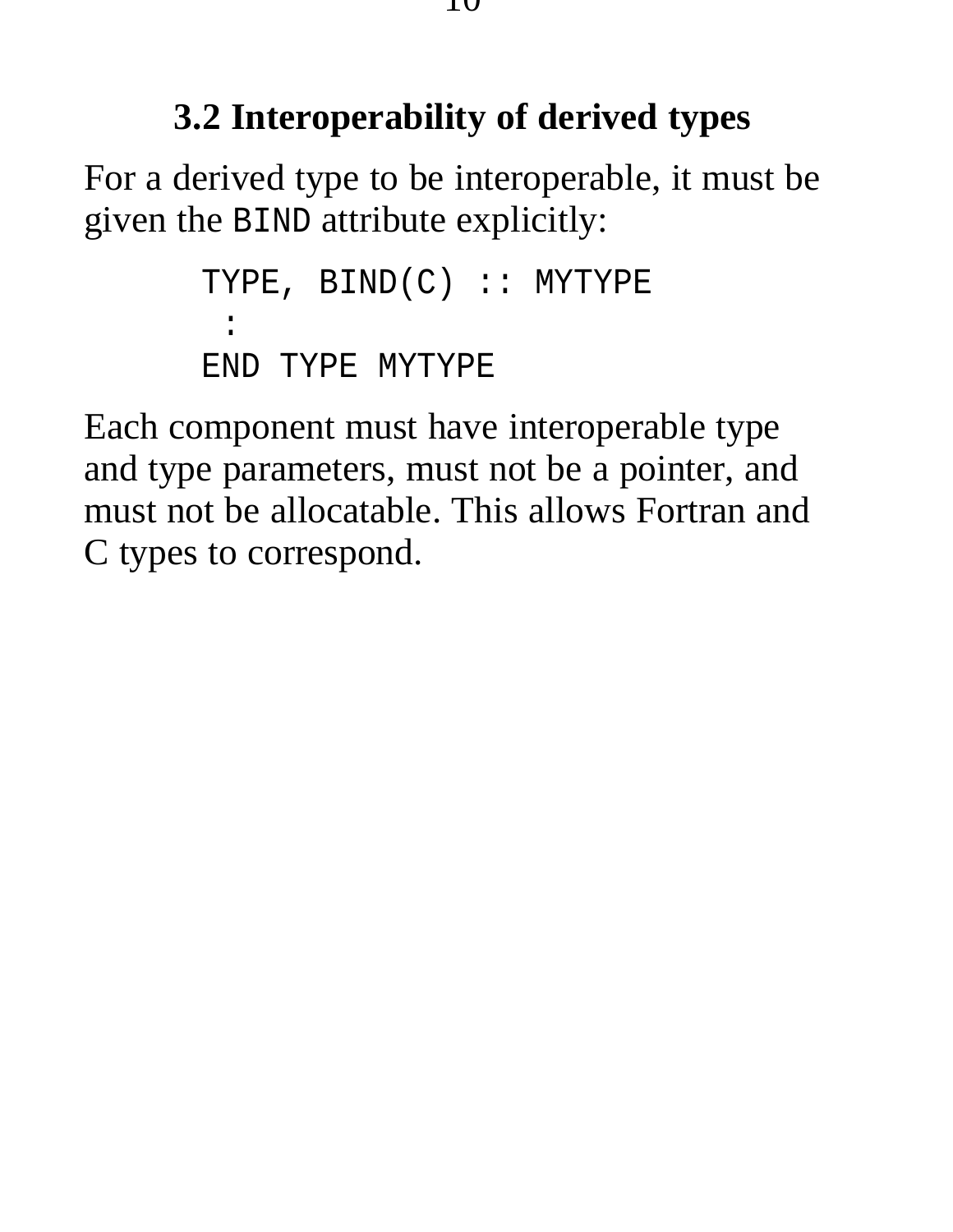## **3.3 Interoperability of variables**

A scalar Fortran variable is interoperable if it is of interoperable type and type parameters, and is neither a pointer nor allocatable.

An array Fortran variable is interoperable if it is of interoperable type and type parameters, and is of explicit shape or assumed size. It interoperates with a C array of the same type, type parameters and shape, but with reversal of subscripts.

For example, a Fortran array declared as

INTEGER :: A(18, 3:7, \*)

is interoperable with a C array declared as

int b[][5][18]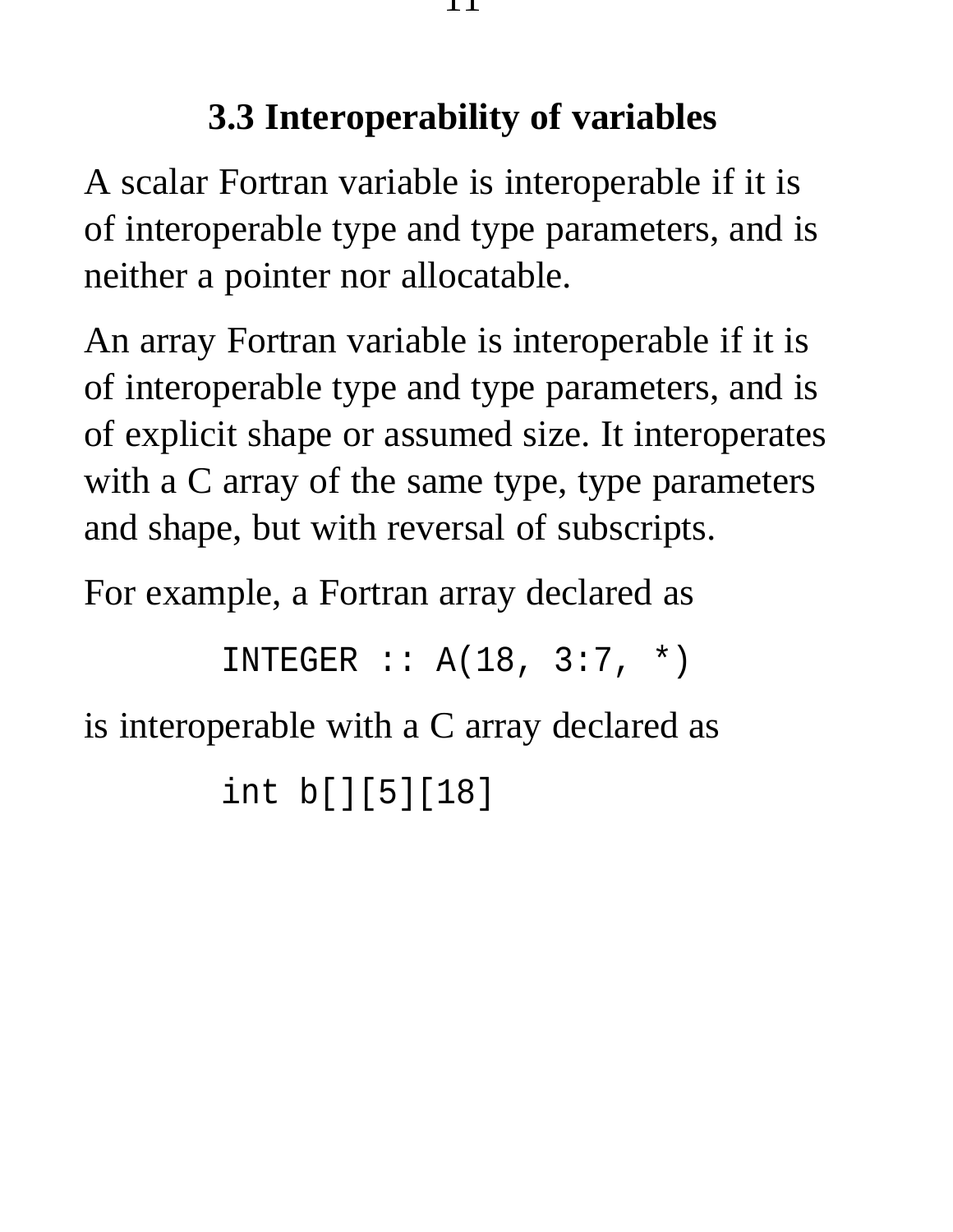## **3.4 Interoperability with C pointers**

For interoperating with C pointers (addresses), the module contains a derived type C\_PTR that is interoperable with any C pointer type and a named constant C\_NULL\_PTR.

The module also contains the procedures:

 $C_{\text{LOC}}(X)$  returns the C address of X.

- C\_ASSOCIATED (C\_PTR1[, C\_PTR2]) is an inquiry function that is like ASSOCIATED.
- C\_F\_POINTER (CPTR, FPTR [, SHAPE])) is a subroutine that constructs a Fortran pointer from a scalar of type C\_PTR.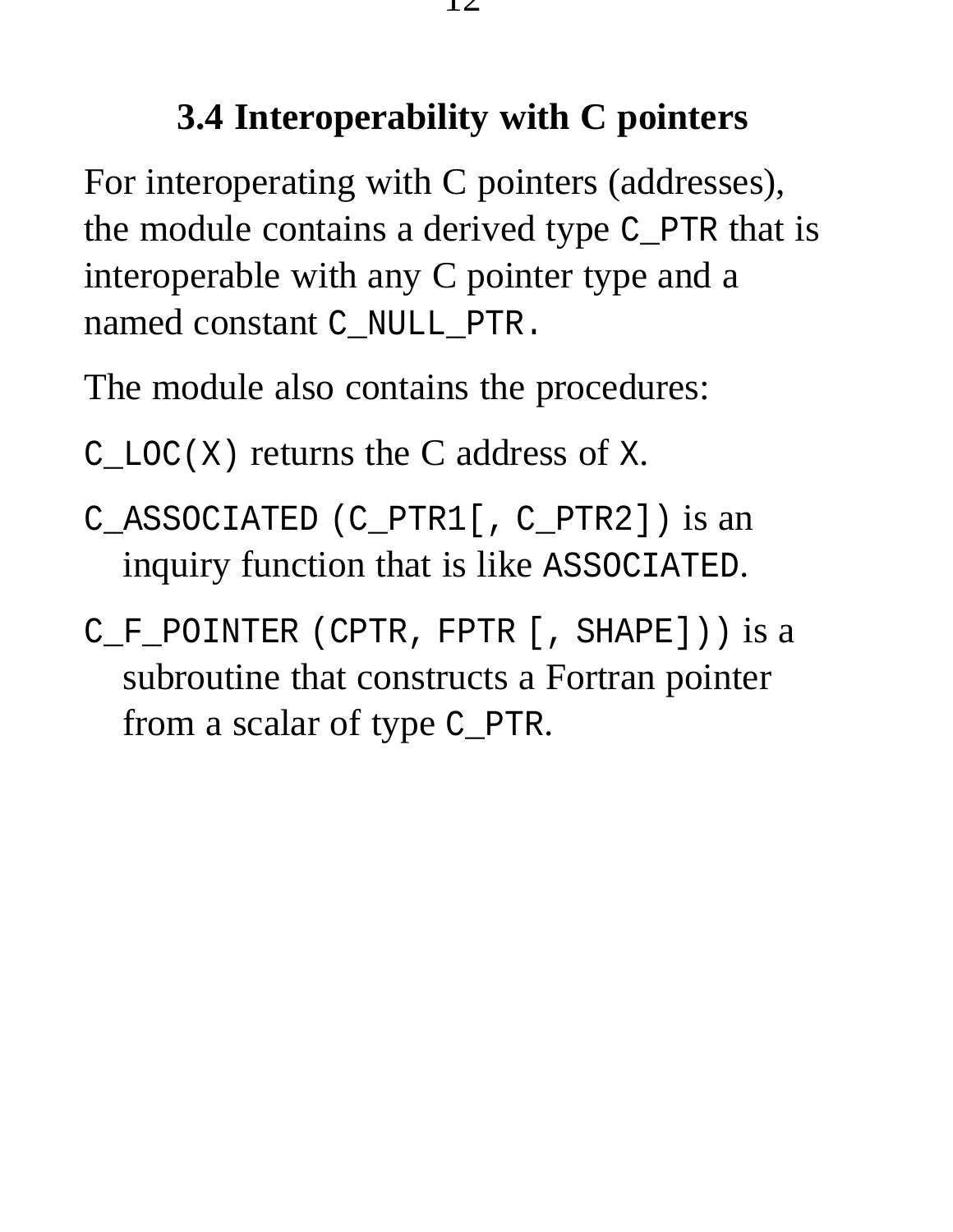## **3.5 Interoperability of procedures**

A new attribute, VALUE, has been introduced for scalar dummy arguments. Does copy-in without copy-out.

A Fortran procedure is interoperable if it has an explicit interface and is declared with the BIND attribute:

FUNCTION FUNC(I, J, K, L, M), BIND(C)

All the dummy arguments must be interoperable.

For a function, the result must be scalar and interoperable.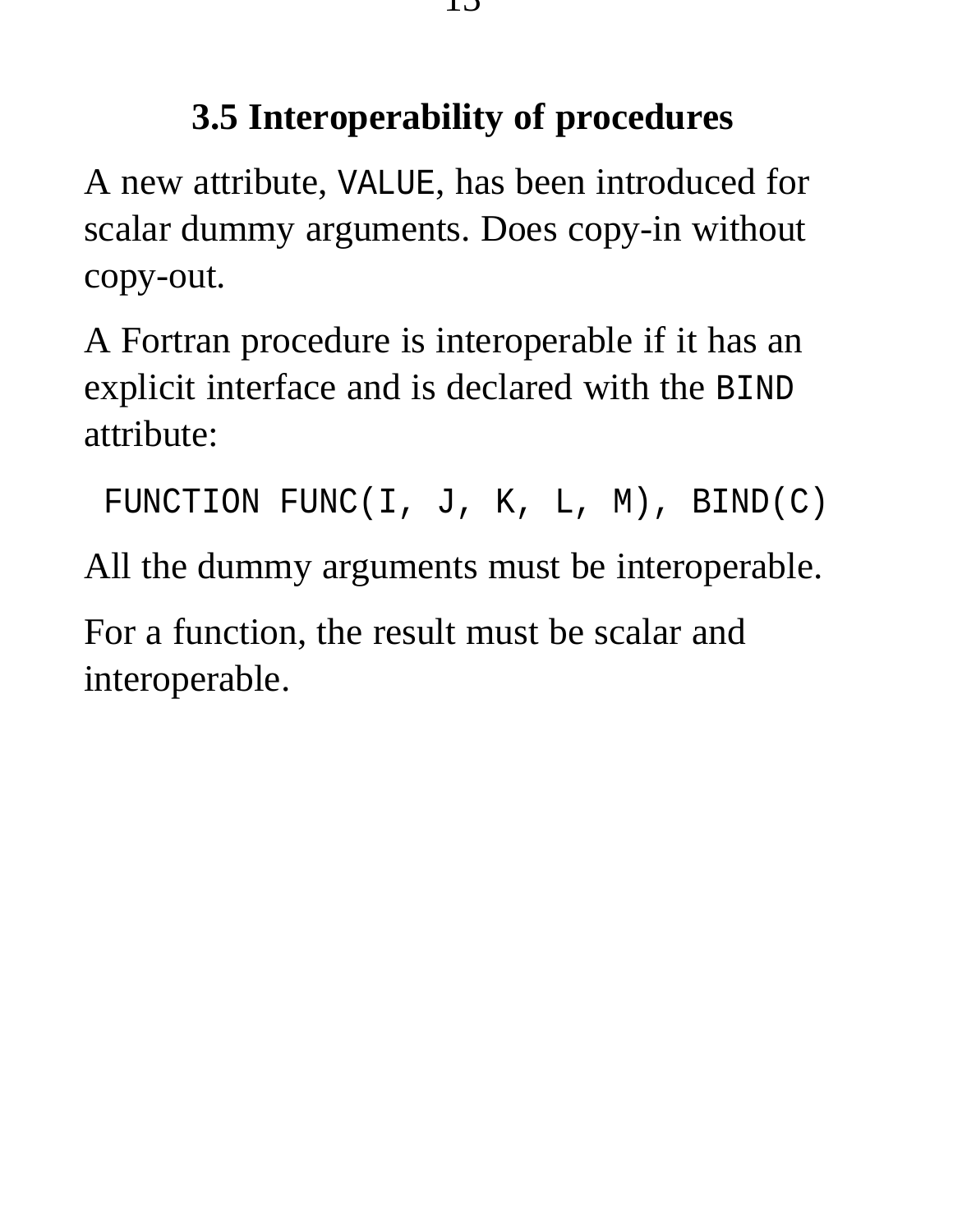## **3.6 Binding labels**

The Fortran procedure has a 'binding label', which has global scope and is the name by which it is known to the C processor.

By default, it is the lower-case version of the Fortran name.

An alternative binding label may be specified:

FUNCTION FUNC(I, J, K, L, M), & BIND(C, NAME='C\_Func')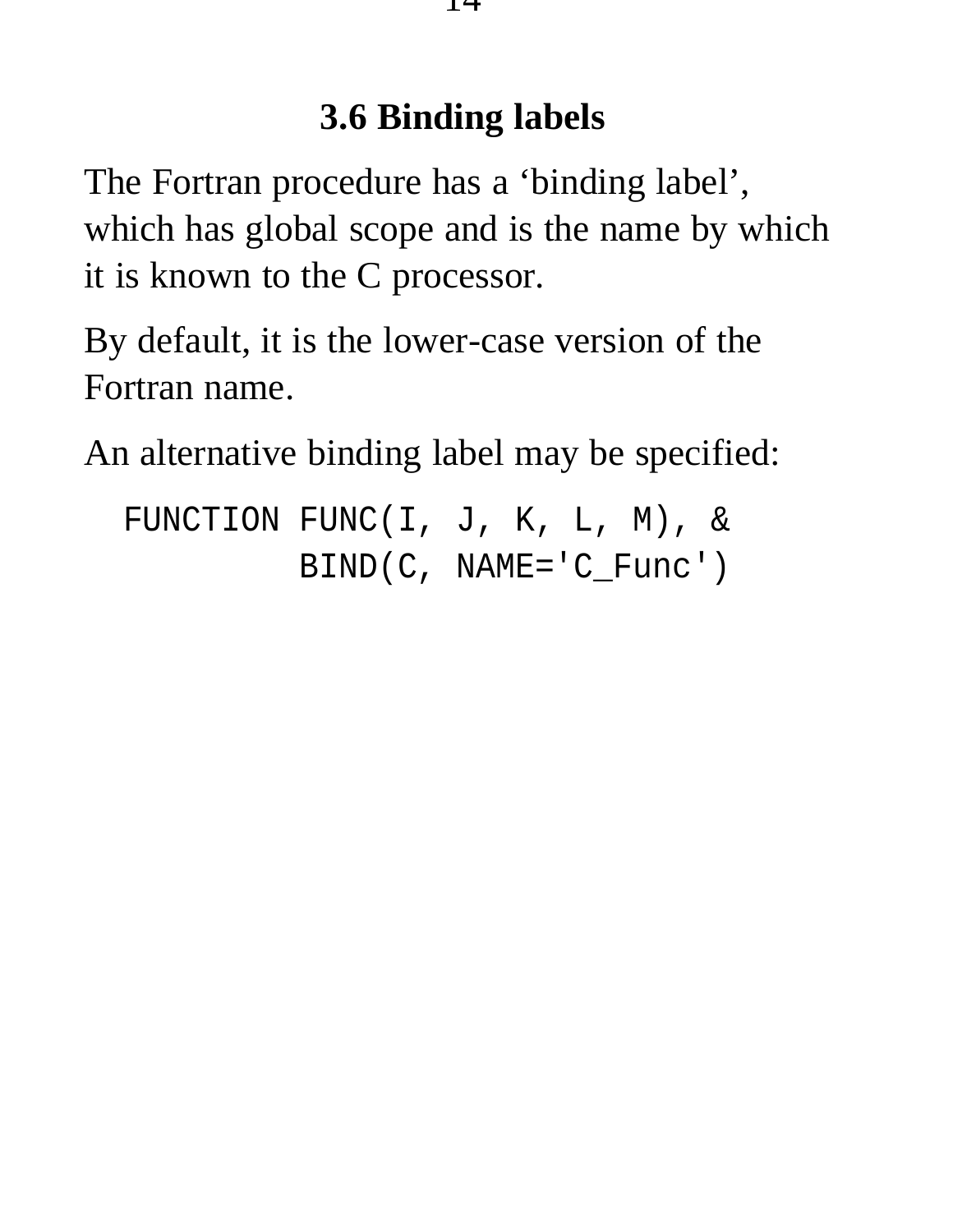## **4 Object orientation**

# **4.1 Procedure pointers**

A pointer or pointer component may be a procedure:

```
PROCEDURE(proc),POINTER :: p => NULL()
           ! Has the interface of proc
PROCEDURE(),POINTER :: q
           ! Implicit interface
      :
p => fun
```
Association with target is as for a dummy procedure.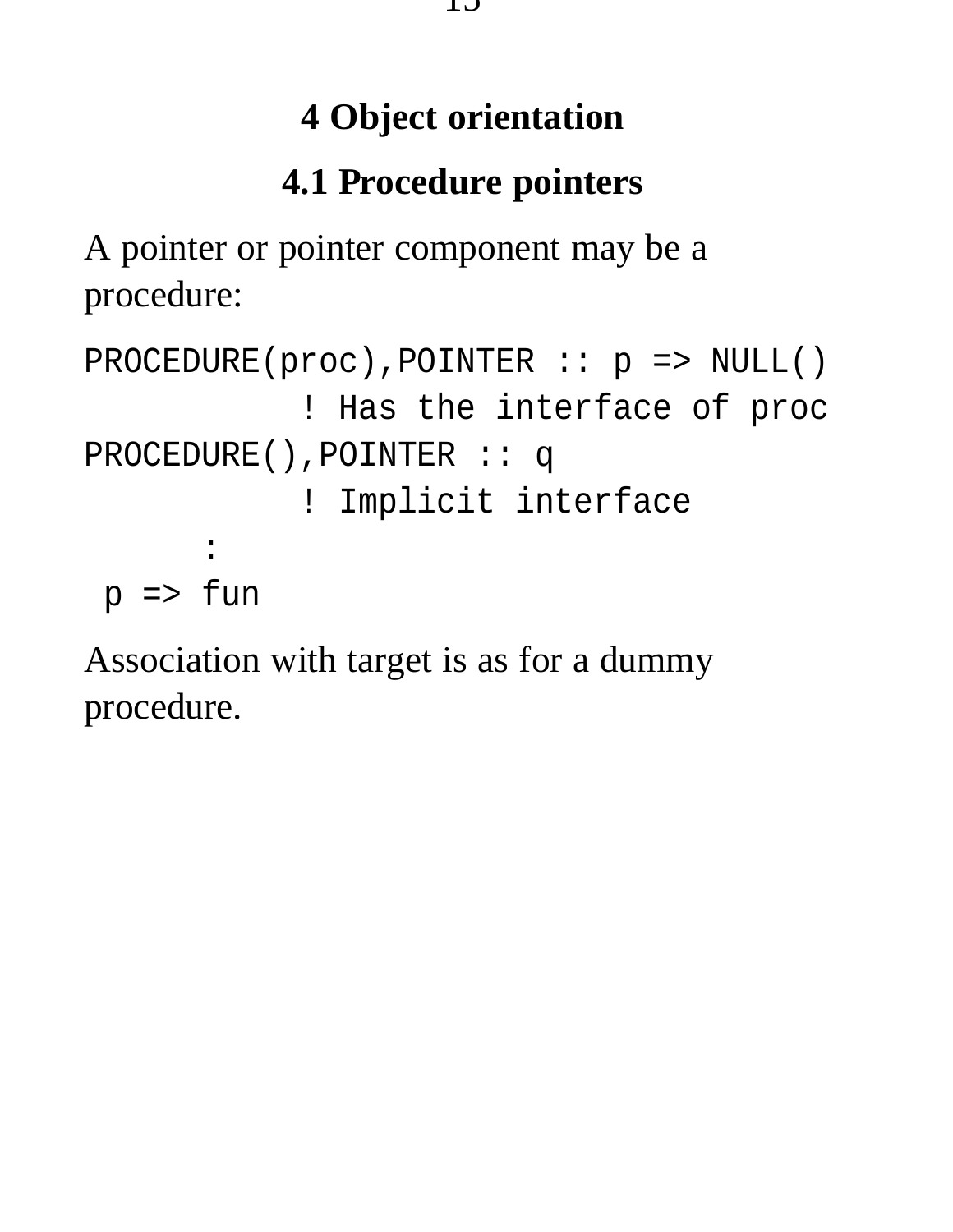#### **4.2 Procedures bound by name to a type**

Like a procedure component with a fixed target:

TYPE T

: ! Component declarations CONTAINS PROCEDURE :: proc => my\_proc PROCEDURE :: proc2 END TYPE T  $TYPE(T) :: A$ :

CALL a%proc(x,y)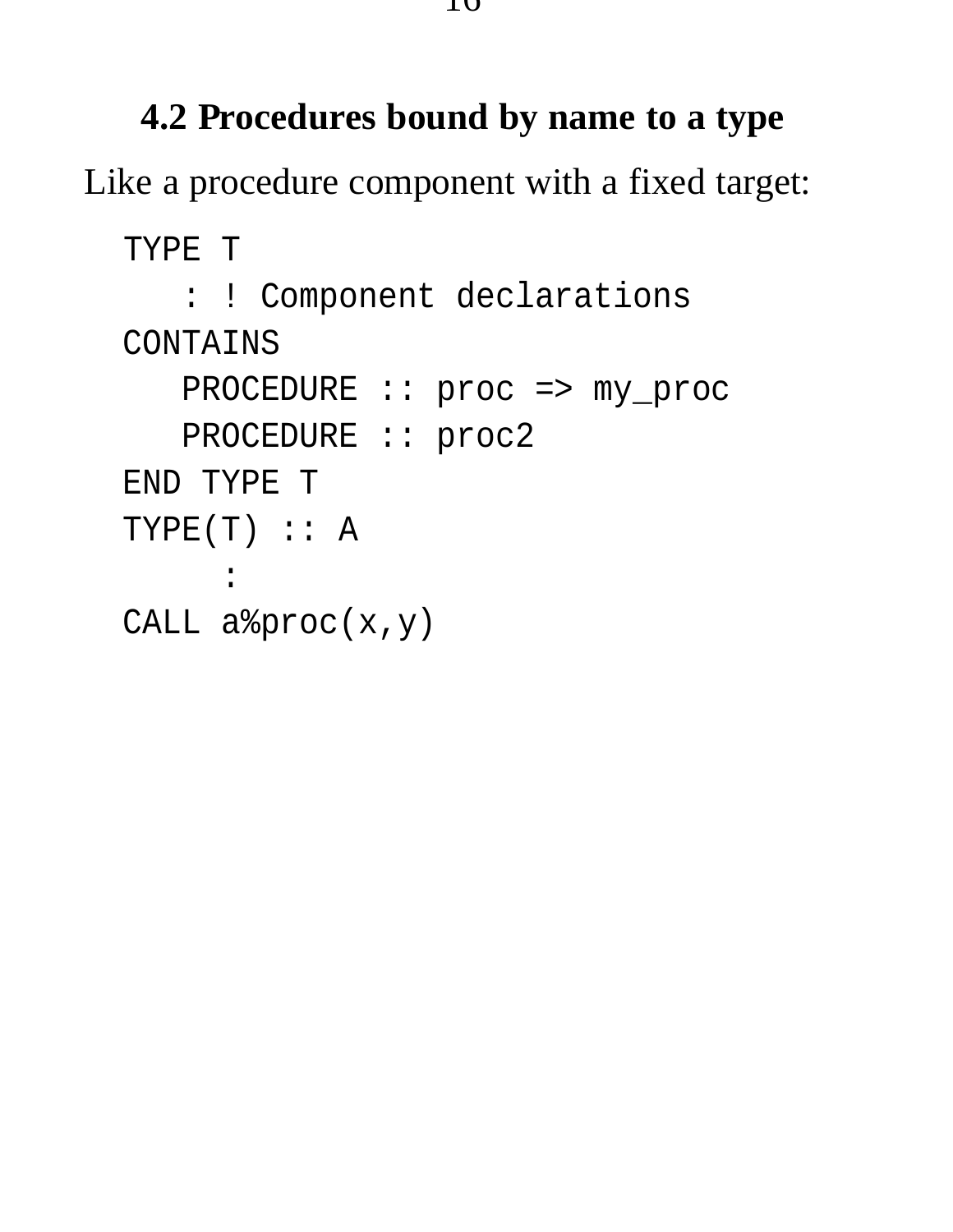### **4.3 Procedures bound to a type as operators**

A procedure may be bound to a type as an operator or a defined assignment.

Accessible wherever an object of the type is accessible.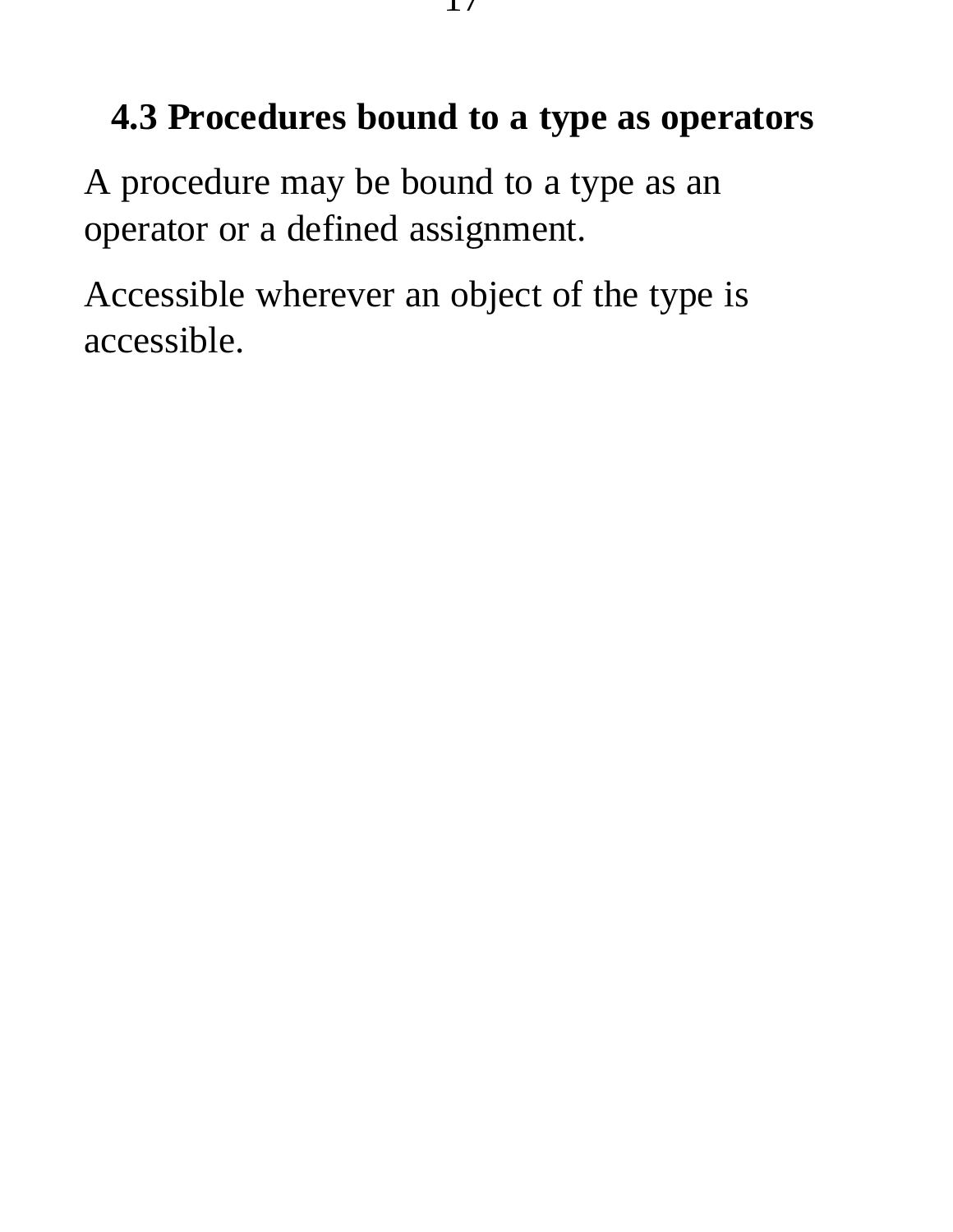#### **4.4 Type extension**

A derived type may be extended:

```
TYPE :: matrix(kind,n)
   INTEGER, KIND :: kind
   INTEGER, NONKIND :: n
   REAL(kind) :: element(n,n)
END TYPE
TYPE,EXTENDS(matrix)::factored_matrix
 LOGICAL :: factored=.FALSE.
```

```
REAL(matrix%kind) :: &
```
factors(matrix%n,matrix%n)

END TYPE

All the type parameters, components, and bound procedures of the parent type are inherited by the extended type and they are known by the same names.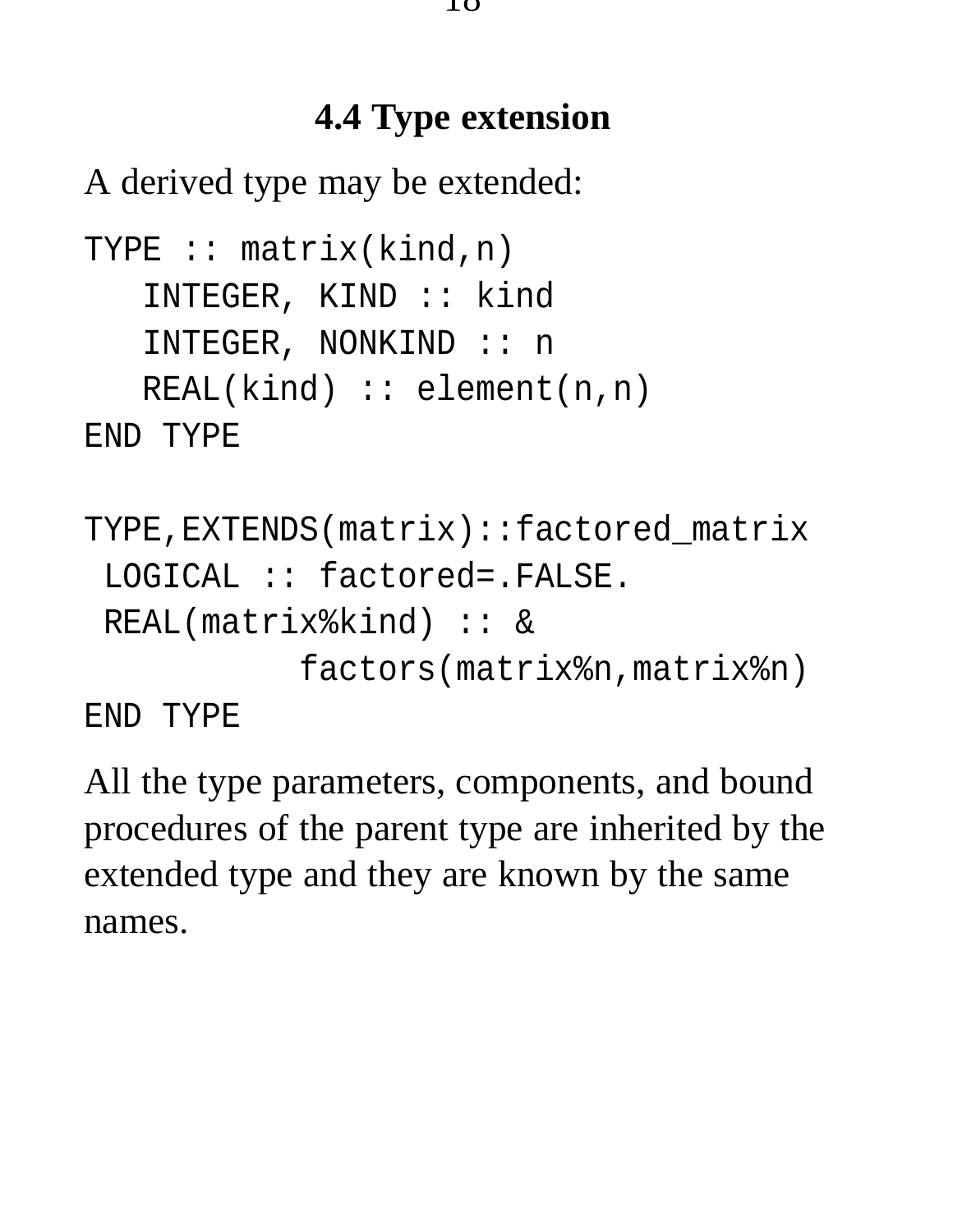## **4.5 Polymorphic entities**

A polymorphic entity

CLASS (matrix(kind(0.0),10)) :: f

has a varying **dynamic** type that is the declared type or an extension of it.

Allows code to be written for objects of a given type and used later for objects of any extension.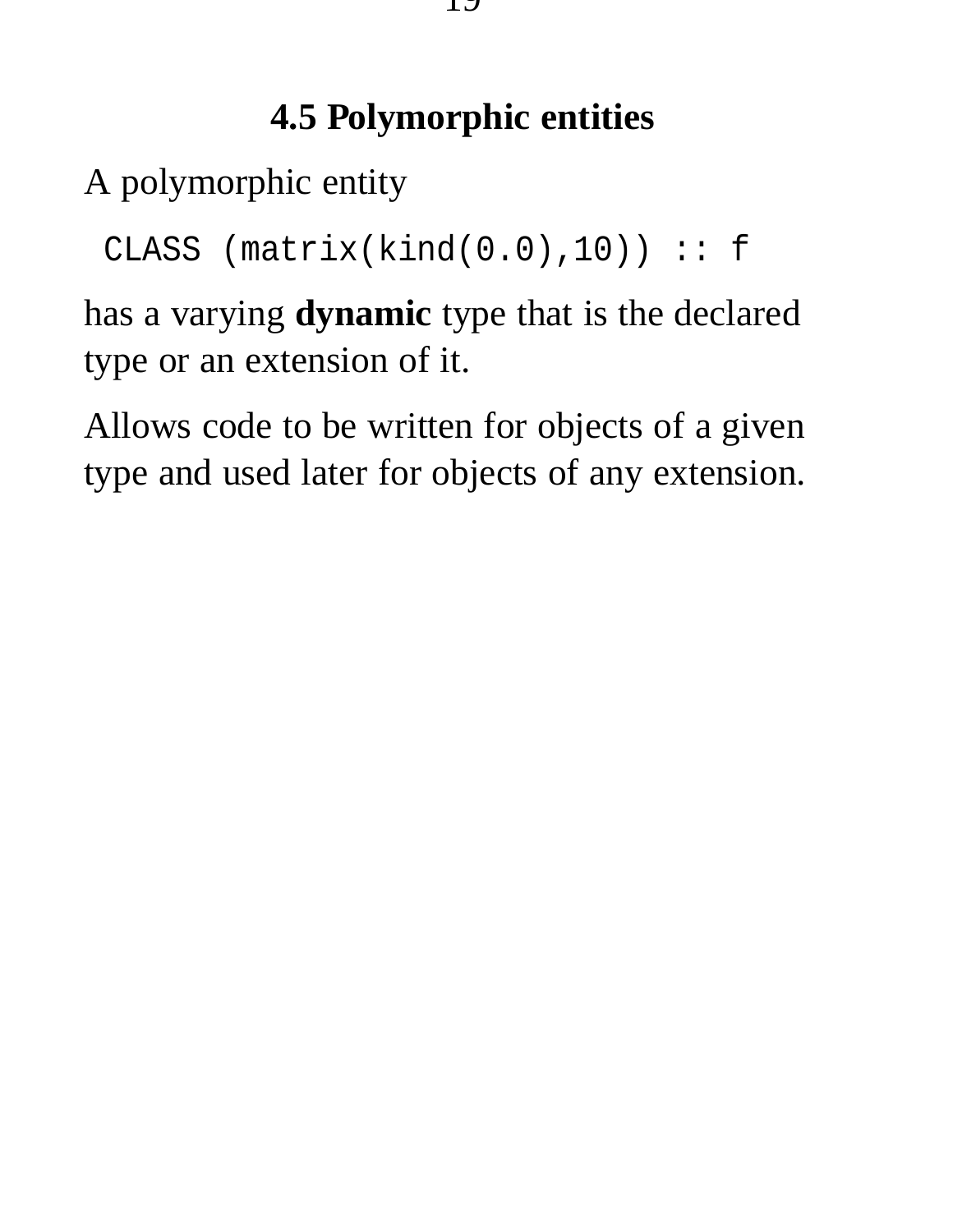#### **4.6 SELECT TYPE construct**

Access to the extended parts is available thus:

SELECT TYPE (f) TYPE IS (matrix) : ! Block of statements CLASS IS (factored\_matrix) : ! Block of statements CLASS DEFAULT END SELECT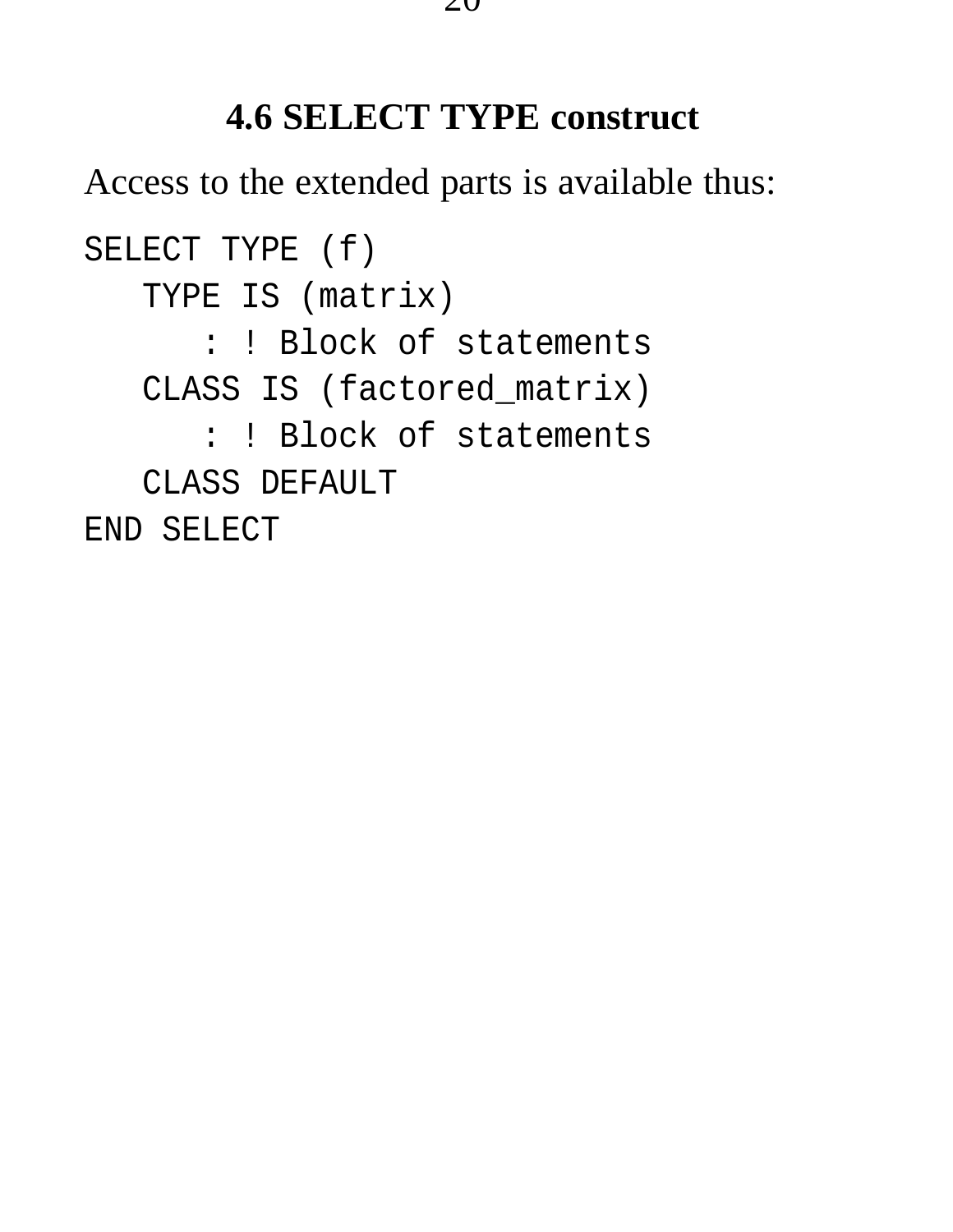## **4.7 Unlimited polymorphic**

An object may be declared as **unlimited polymorphic**

CLASS (\*) :: upoly

so that any extensible type extends it.

Its declared type is regarded as different from that of any other entity.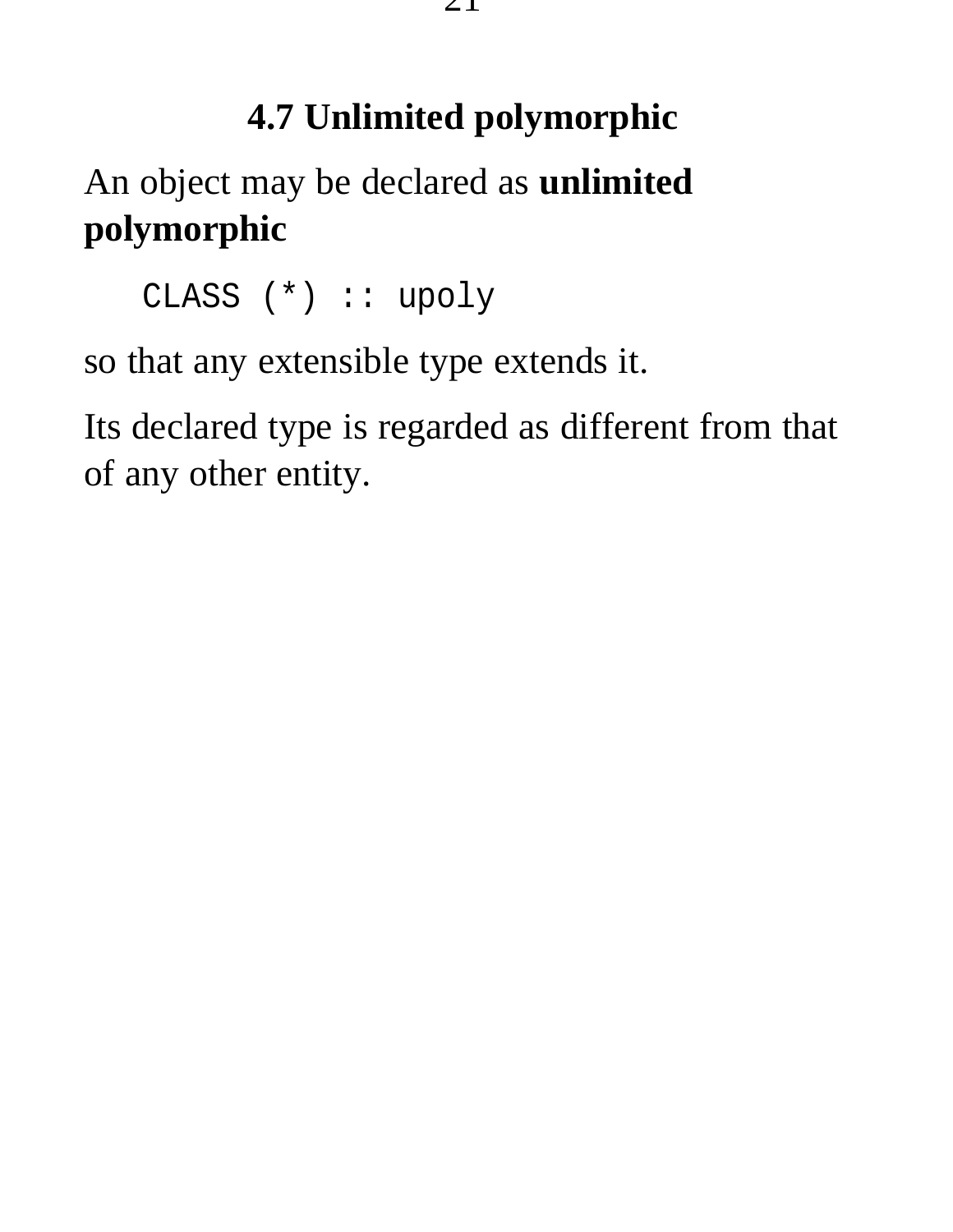#### **5 Some minor enhancements**

## **5.1 Parameterized derived types**

Allowed any number of 'kind' and 'length' parameters. E. g.

```
TYPE matrix(kind,m,n)
   INTEGER, KIND :: kind
   INTEGER, LEN :: m,n
   REAL(kind) :: element(m,n)
END TYPE
     :
TYPE(matrix(KIND(0.0D0),10,20)) :: aWRITE(*,*) a%kind, a%m, a%n
```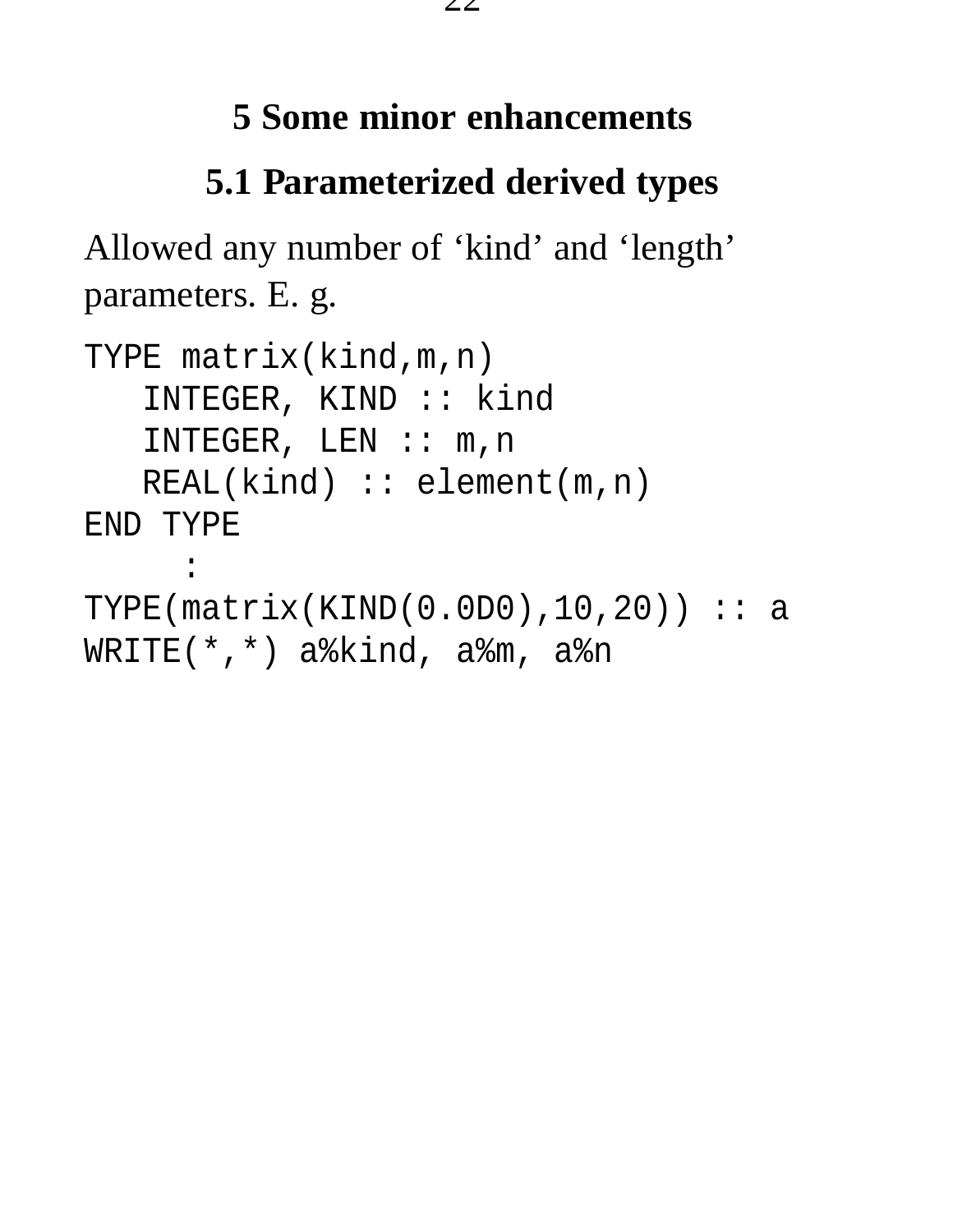#### **5.2 Access to the computing environment**

New intrinsic procedures:

- COMMAND\_ARGUMENT\_COUNT () is a function that returns the number of command arguments.
- GET COMMAND is a subroutine that returns the entire command.
- GET\_COMMAND\_ARGUMENT is a subroutine that returns a command argument.
- GET\_ENVIRONMENT\_VARIABLE is a subroutine that returns an environment variable.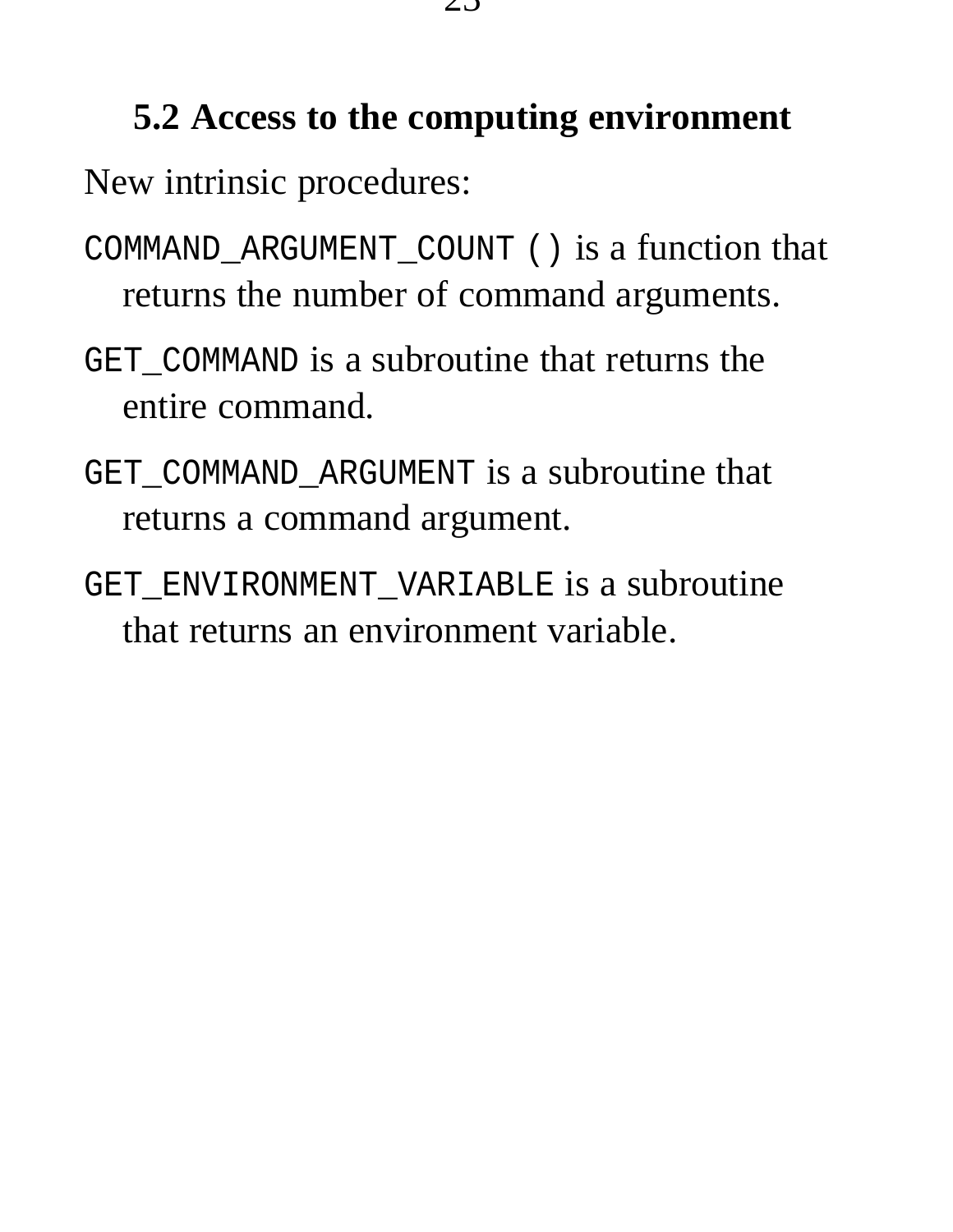#### **5.3 Support for international character sets**

Fortran 90/95 allows multi-byte character sets. A new intrinsic function has been introduced:

SELECTED\_CHAR\_KIND(NAME) returns a kind value when NAME has one of the values DEFAULT, ASCII, and ISO\_10646.

Default or ASCII character data may be assigned to ISO 10646 character variables.

There is a standardized method (UTF-8) of representing 4-byte characters as strings of 1-byte characters in a file. Supported by ENCODING='UTF-8' on the OPEN statement.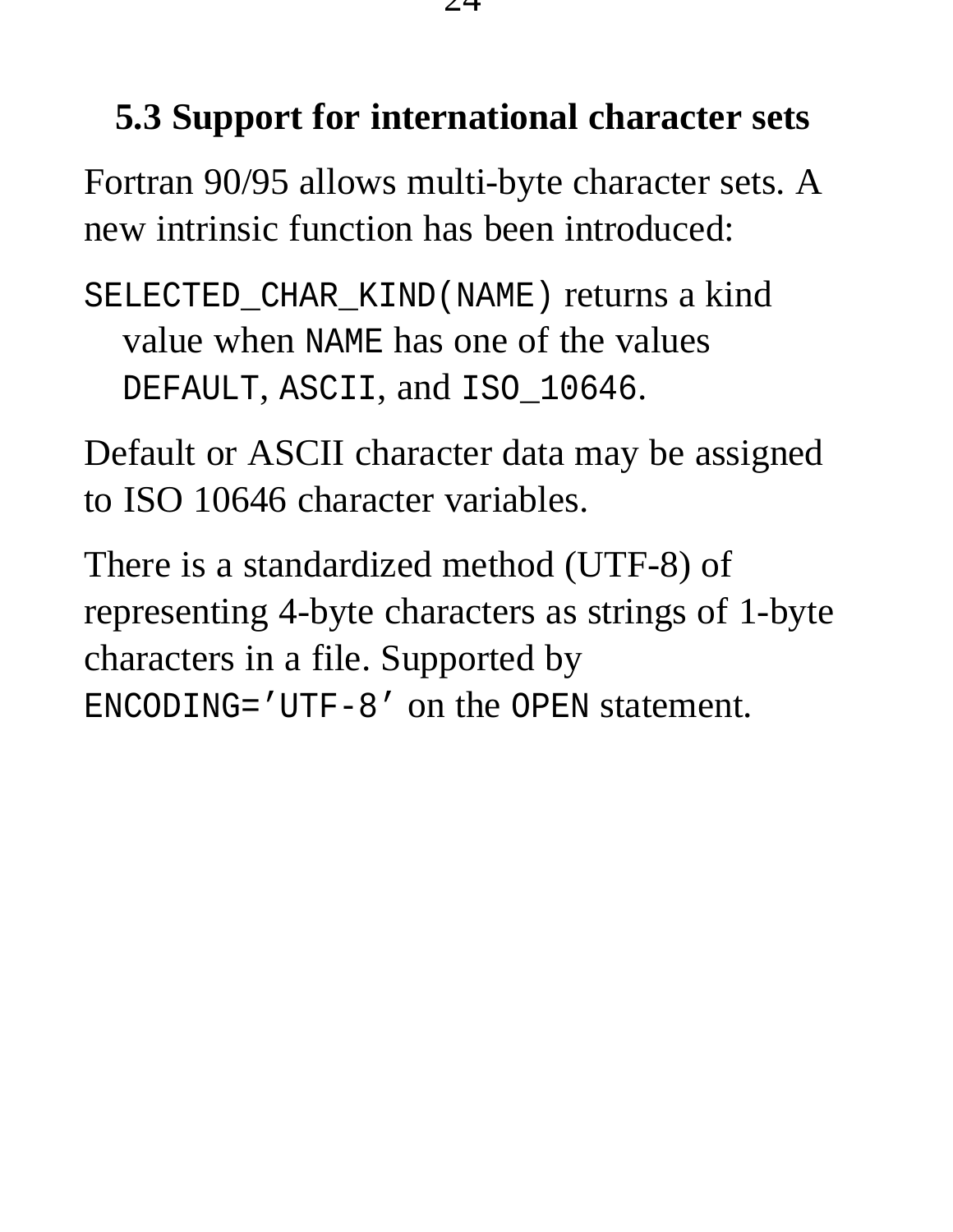#### **Lengths of names and statements**

Names of length up to 63 characters and statements of up to 256 lines are allowed.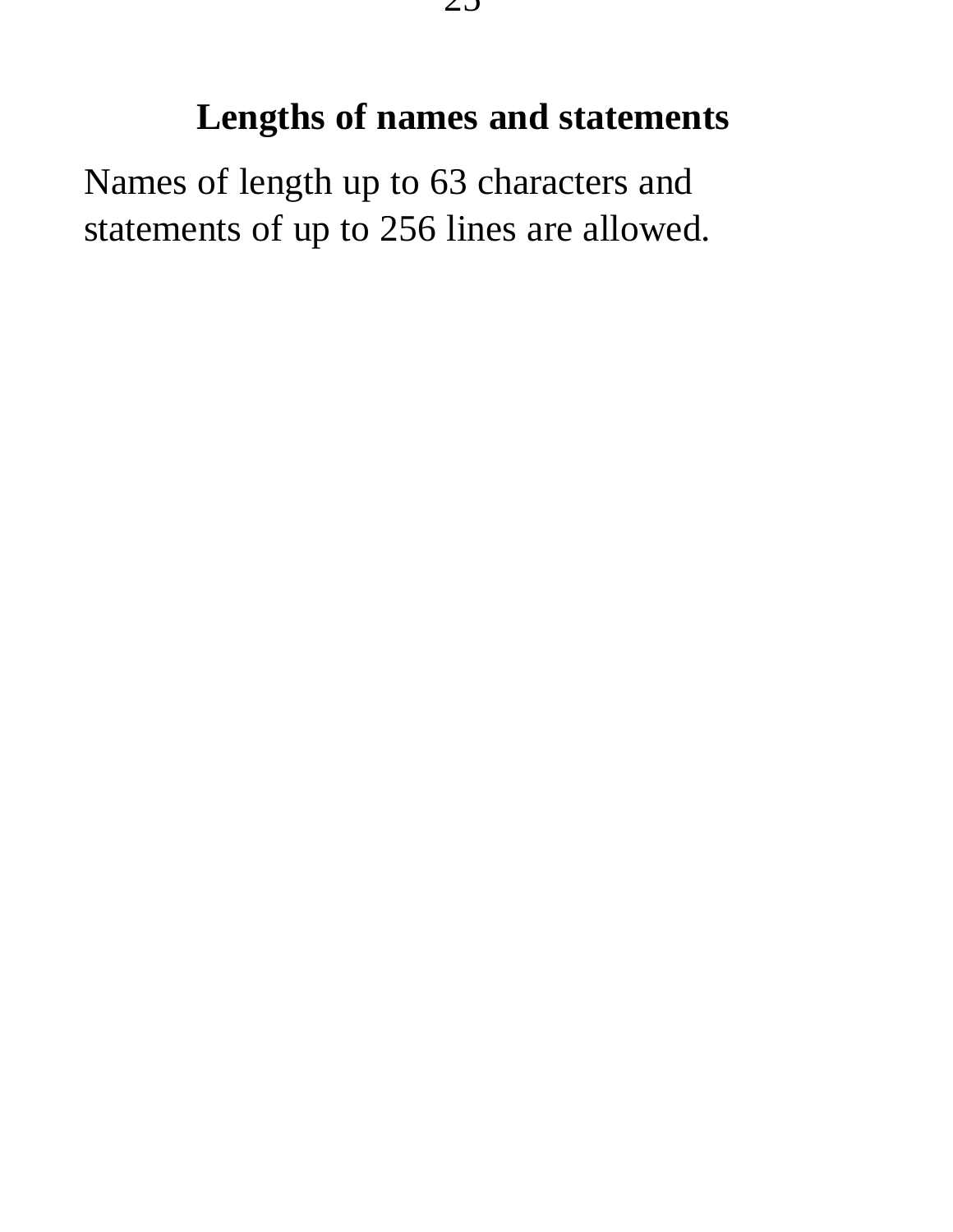#### **Binary, octal and hex constants**

Permitted as a principal argument in a call of the intrinsic function INT, REAL, CMPLX, or DBLE:

```
INT(O'345'), REAL(Z'1234ABCD')
```
For INT, the 'boz' constant is treated as if it were an integer constant.

For the others, treated as having the value that a variable of the type and kind would have if its value was the bit pattern specified.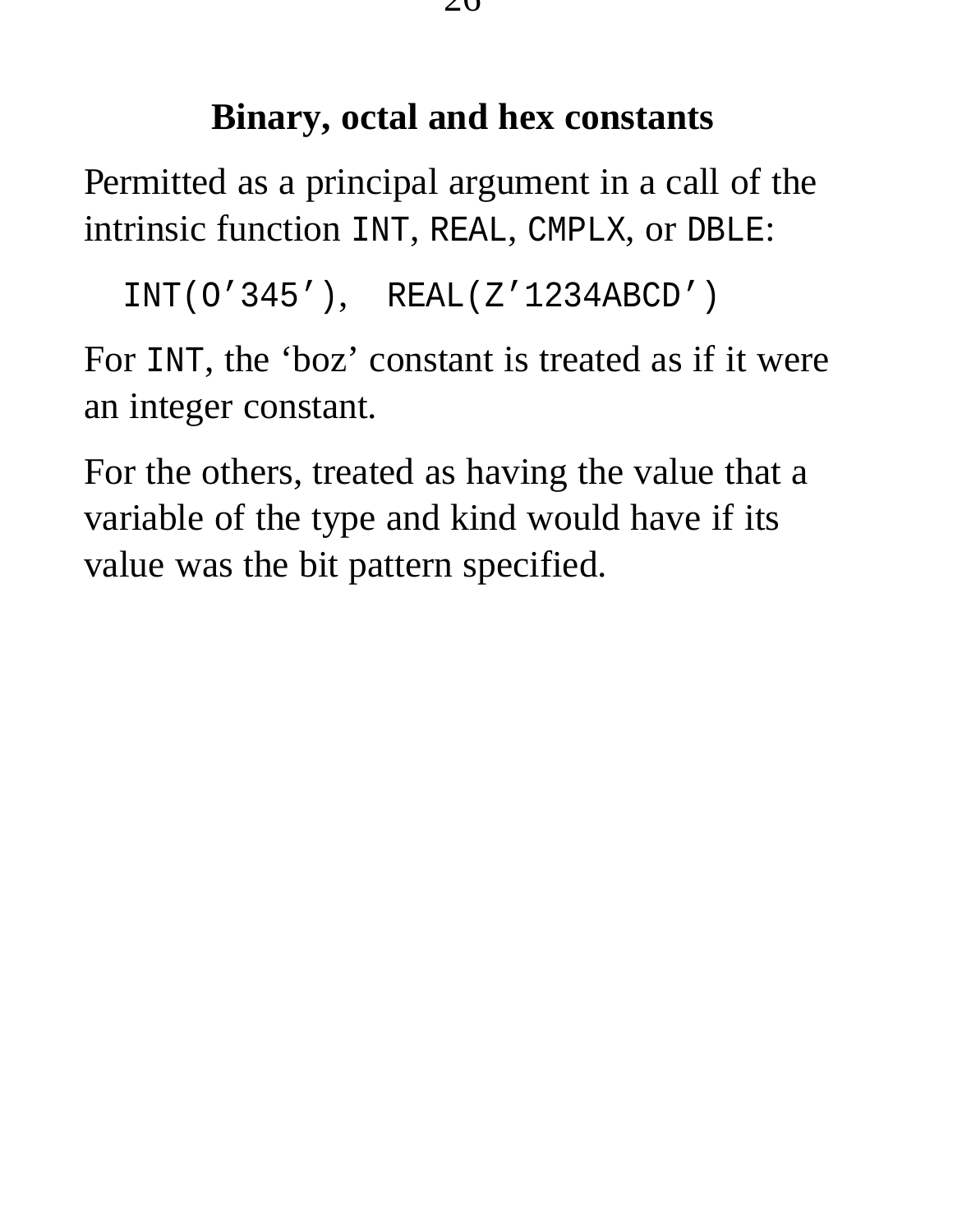## **5.4 Derived type input/output**

It may be arranged that when a derived-type object is encountered in an input/output list, a Fortran subroutine of the form

```
SUBROUTINE formatted_io (dtv,unit,&
         iotype,v_list,iostat,iomsg)
SUBROUTINE unformatted_io(dtv,unit,&
                       iostat,iomsg)
```
is called.

For formatted input/output, the DT edit descriptor passes a character string and an integer array to control the action. An example is

```
DT 'linked-list' (10, -4, 2)
```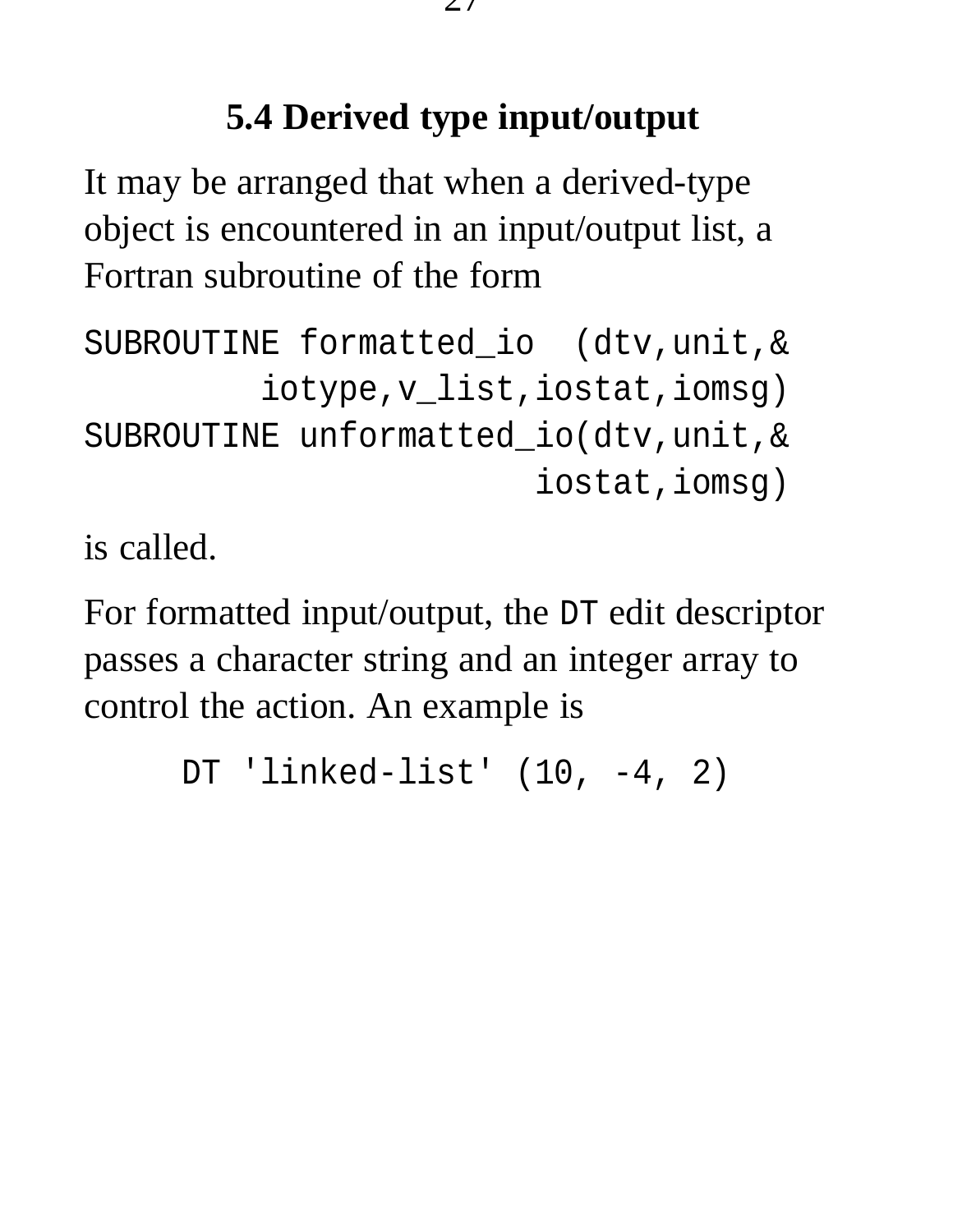### **5.5 Asynchronous input/output**

Input/output may be asynchronous. Requires ASYNCHRONOUS='YES' in the OPEN statement for the file and in the READ or WRITE statement.

Initiates a 'pending' input/output operation, terminated by a wait operation for the file:

```
WAIT(10)
```
or implicitly by an INQUIRE, a CLOSE, or a file positioning statement for the file.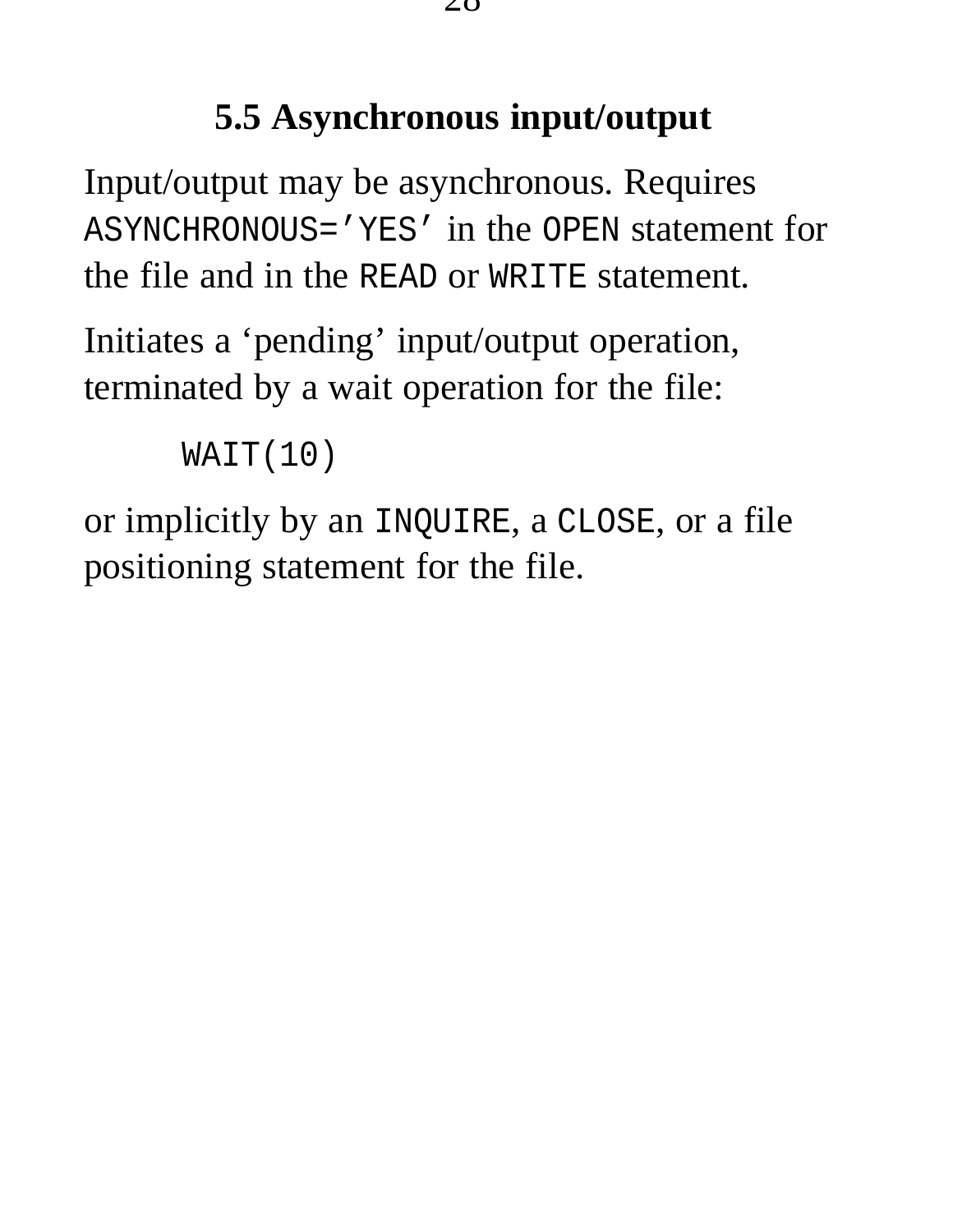## **5.6 Stream access input/output**

ACCESS='STREAM' on the OPEN statement.

May be formatted or unformatted.

The file is positioned by 'file storage units', normally bytes.

The current position may be determined from a POS= specifier of an INQUIRE statement for the unit.

A required position may be indicated in a READ or WRITE statement by a POS= specifier.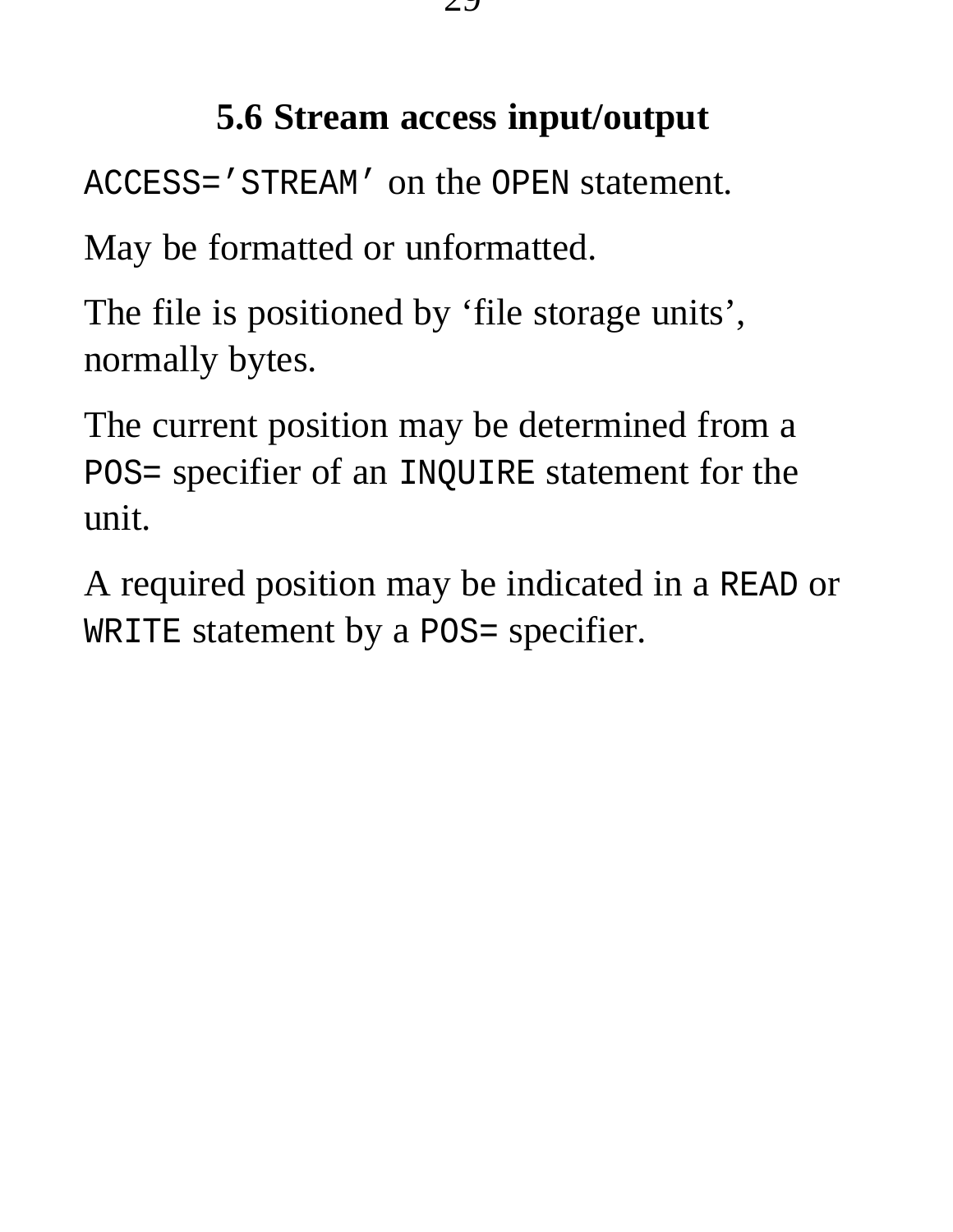## **6 Enhanced module facilities (TR)**

If a huge module is split into several modules:

- Internal parts exposed
- Any change leads to compilation cascade

Solution:

- Submodules containing definitions of procedures whose interfaces are in the module itself
- Users continue to access the public parts of the module
- Submodules have full access by host association